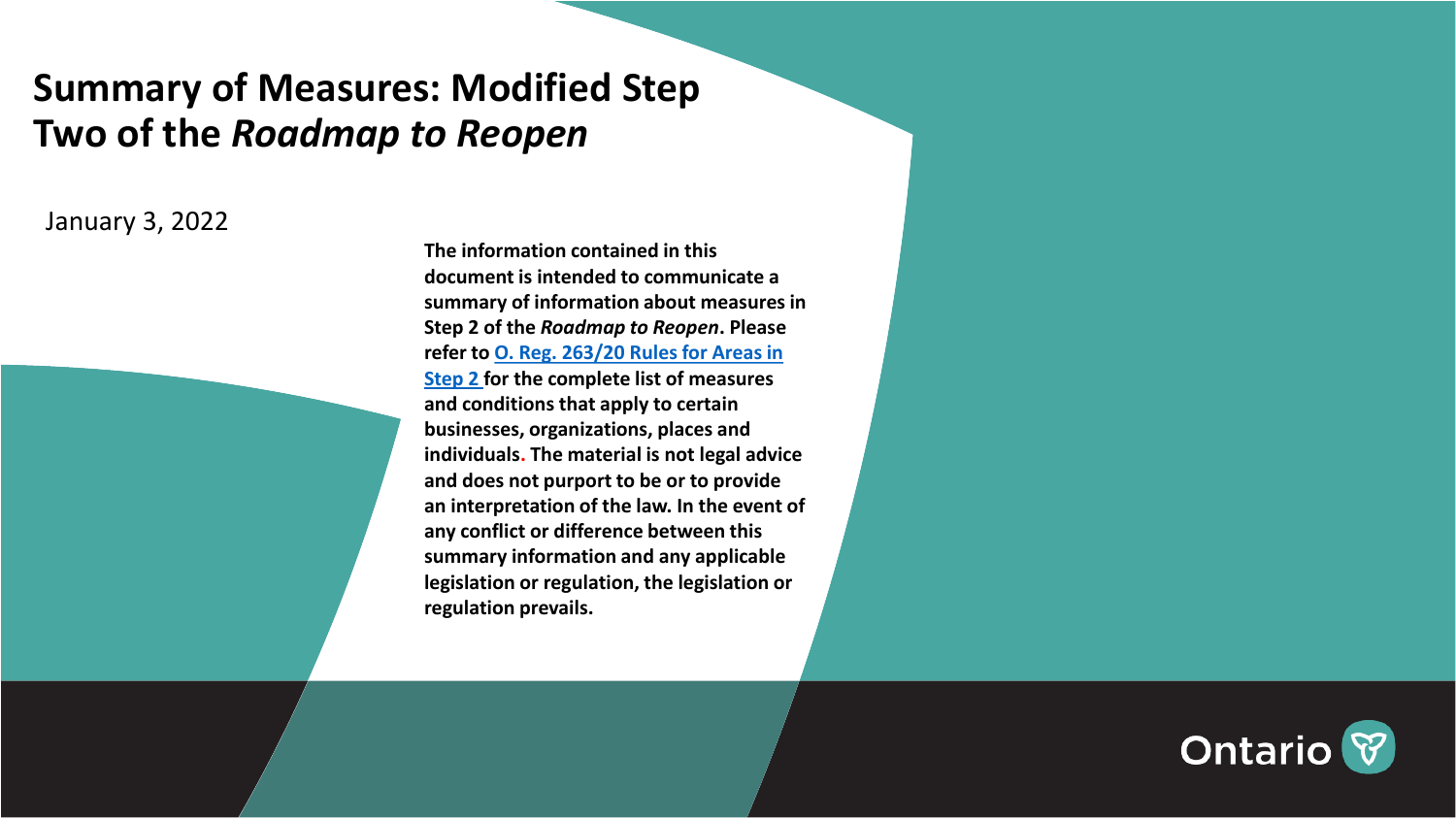### **The Imperative to Act**

Even with a lower hospitalization rate of Omicron compared with Delta is it expected the higher number of cases will result in more short-term hospital admissions and overtake hospital capacity.

**Conservative projections based on current growth in COVID-19 hospitalizations shows acute care capacity overwhelmed in January even with an application of measures.** This shortage could be compounded by increased absenteeism of health human resources.

#### **Projected COVID and non-COVID acute med/surg inpatients vs. med/surg bed capacity**



Non-COVID patient census ramps down to a Wave 3 post-Directive 2 level

### • Projected COVID-19-related admissions are expected to result in capacity being overwhelmed.

• Modelling shows this may be blunted with the application additional public health measures like those in the third wave of the pandemic.

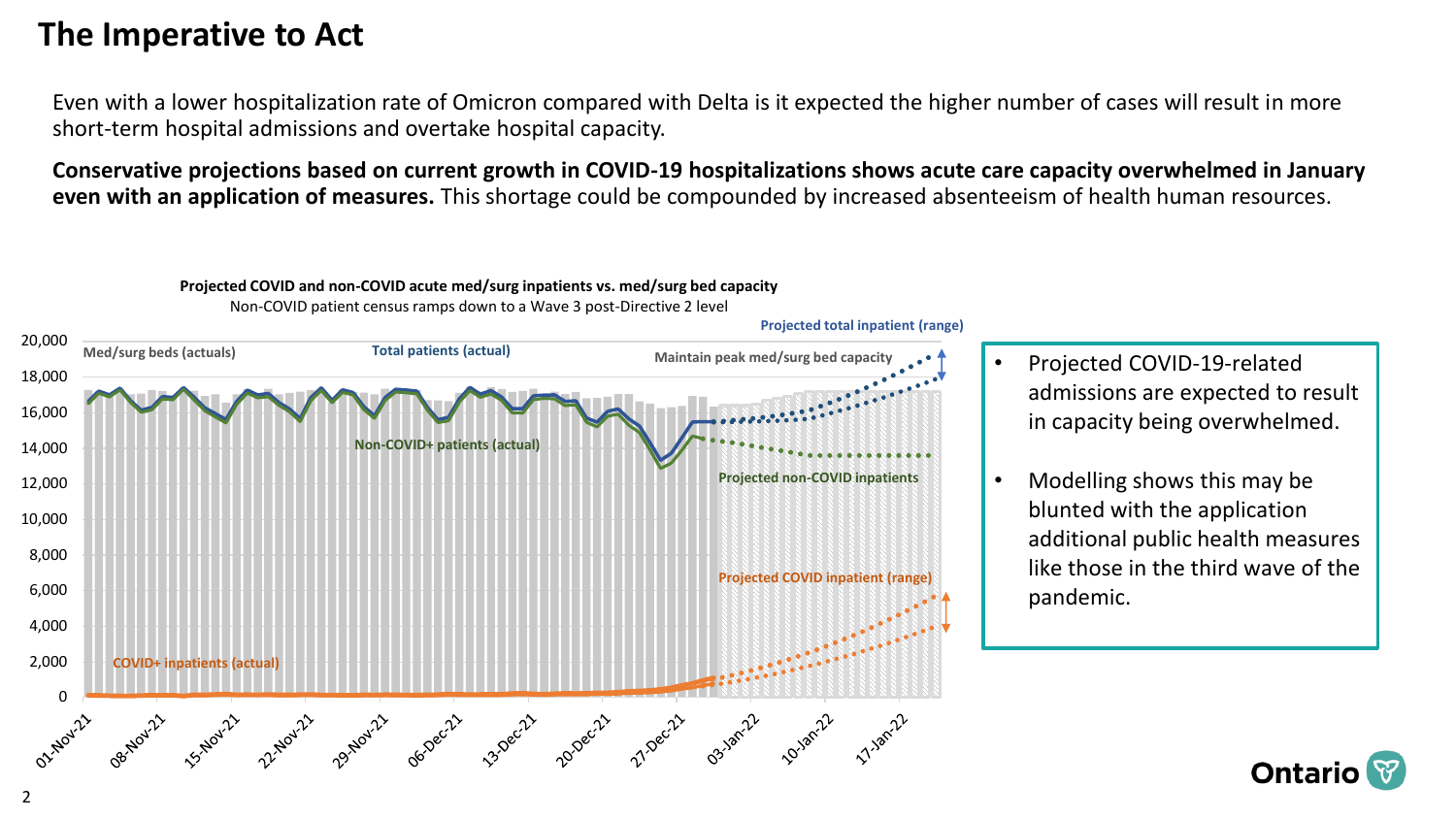### **CONTEXT | Modified Step Two of the Roadmap to Reopen**

### *Timing*

• The measures will come into effect at **12:01 a.m. on Wednesday, January 5, 2022.**

### *Duration*

• The public health and workplace safety measures are proposed to be **implemented for 21 days (until January 26, 2022), subject to trends in public health and health system indicators.** 

The following slides provide an overview of the public health and workplace safety measures in modified Step 2.

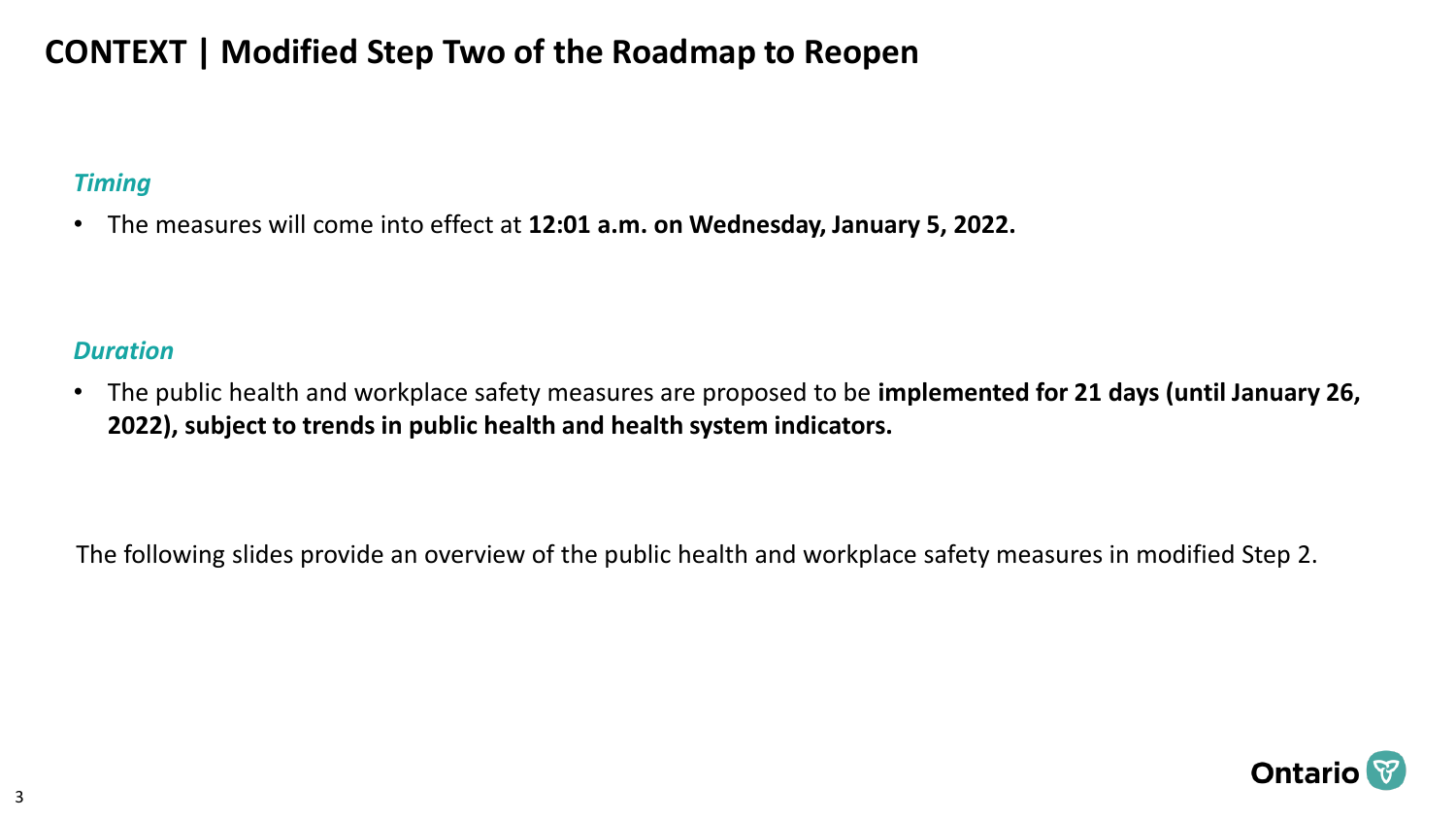The following are some requirements that apply to individuals.

4

| <b>Individual Requirements</b>    |  |                                                                                                                                                                                                                                                                                                                                                                                      |
|-----------------------------------|--|--------------------------------------------------------------------------------------------------------------------------------------------------------------------------------------------------------------------------------------------------------------------------------------------------------------------------------------------------------------------------------------|
| <b>Face coverings or</b><br>masks |  | Required when:<br>Indoors in a business or organization<br>$\circ$<br>Attending an indoor or outdoor organized public event and are within two metres of another<br>$\bigcirc$<br>person who is not a part of the same household<br>The face covering or mask must cover the mouth, nose and chin<br>Limited exceptions apply                                                        |
| <b>Physical distancing</b>        |  | Required when:<br>Indoors at a business or facility that is open to the public<br>$\bigcirc$<br>Attending an indoor organized public event<br>$\bigcirc$<br>Limited exceptions apply, including for members of the same household and caregivers, or when<br>$\circ$<br>necessary to be closer to complete a transaction or receive a service, if a face covering or mask is<br>worn |

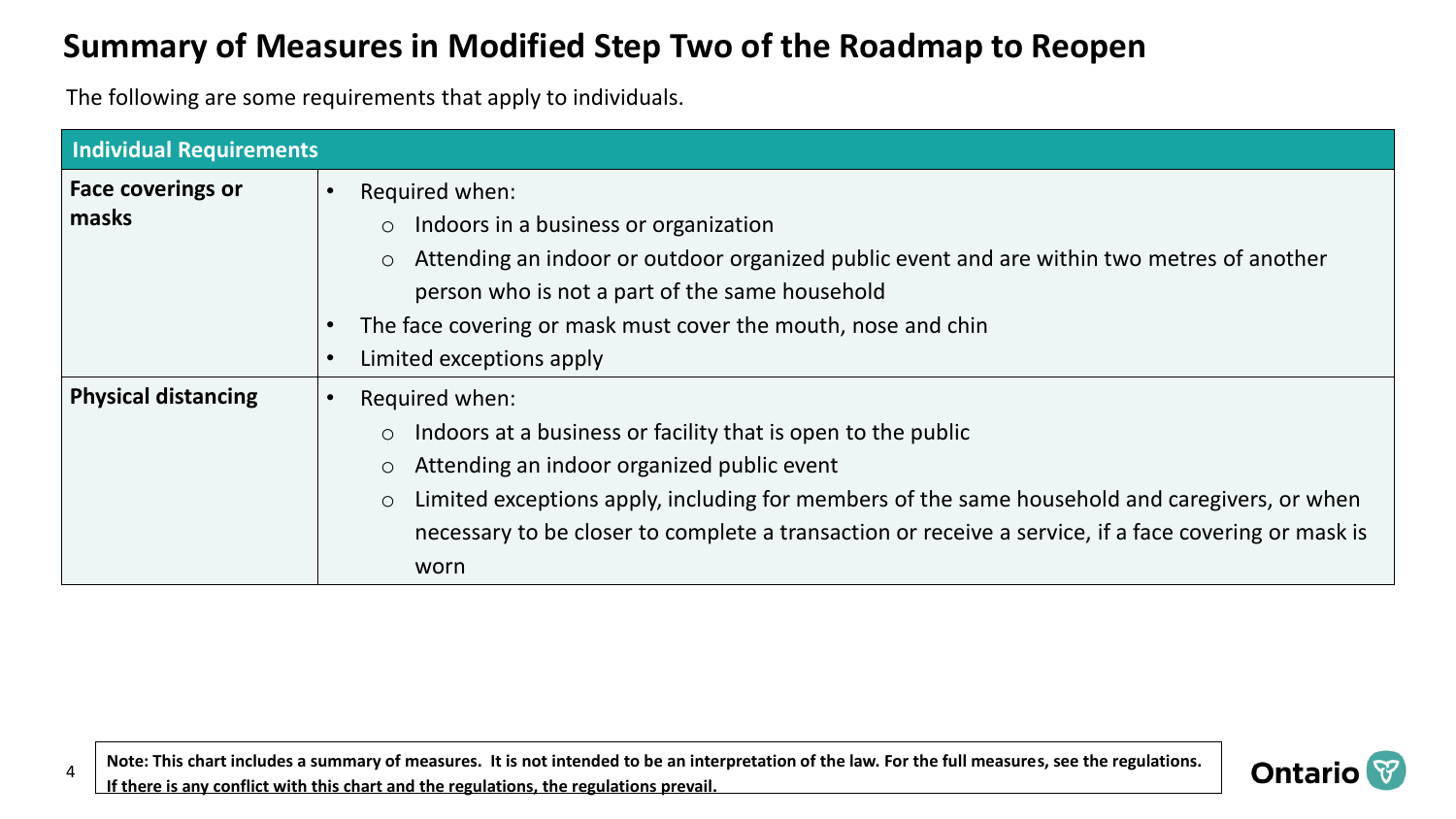The following are some of the requirements that apply to all businesses that are open.

5

| <b>General Compliance Requirements</b>                    |                                                                                                                                                                                                                                                                                                                                                                                 |
|-----------------------------------------------------------|---------------------------------------------------------------------------------------------------------------------------------------------------------------------------------------------------------------------------------------------------------------------------------------------------------------------------------------------------------------------------------|
| <b>Instructions from</b><br><b>Public Health Officers</b> | Businesses and organizations must comply with the advice, recommendations and instructions of public<br>health officials, including related to physical distancing, cleaning or disinfecting and screening<br>Businesses and organizations must comply with the advice, recommendations and instructions of public<br>health officials related to COVID-19 vaccination policies |
| <b>Screening</b>                                          | Active screening of workers required<br>Passive screening of patrons required (i.e., posting signs at all entrances in a conspicuous location that<br>informs individuals on how to screen themselves for COVID-19 prior to entry)<br>Active screening of patrons required in certain settings (see following slides)                                                           |
| <b>Face coverings and</b><br>masks                        | Any person in an indoor area of a business or organization or a vehicle that is a part of the business or<br>organization must wear a mask or face covering that covers their mouth, nose or chin, with limited<br>exceptions<br>Not required for workers who are in an area that is not accessible to the public and are able to maintain<br>physical distancing of 2 metres   |
| <b>Requirements when</b><br>workers eat or drink          | Physical distancing or a barrier is required indoors when workers remove face coverings to eat or drink                                                                                                                                                                                                                                                                         |

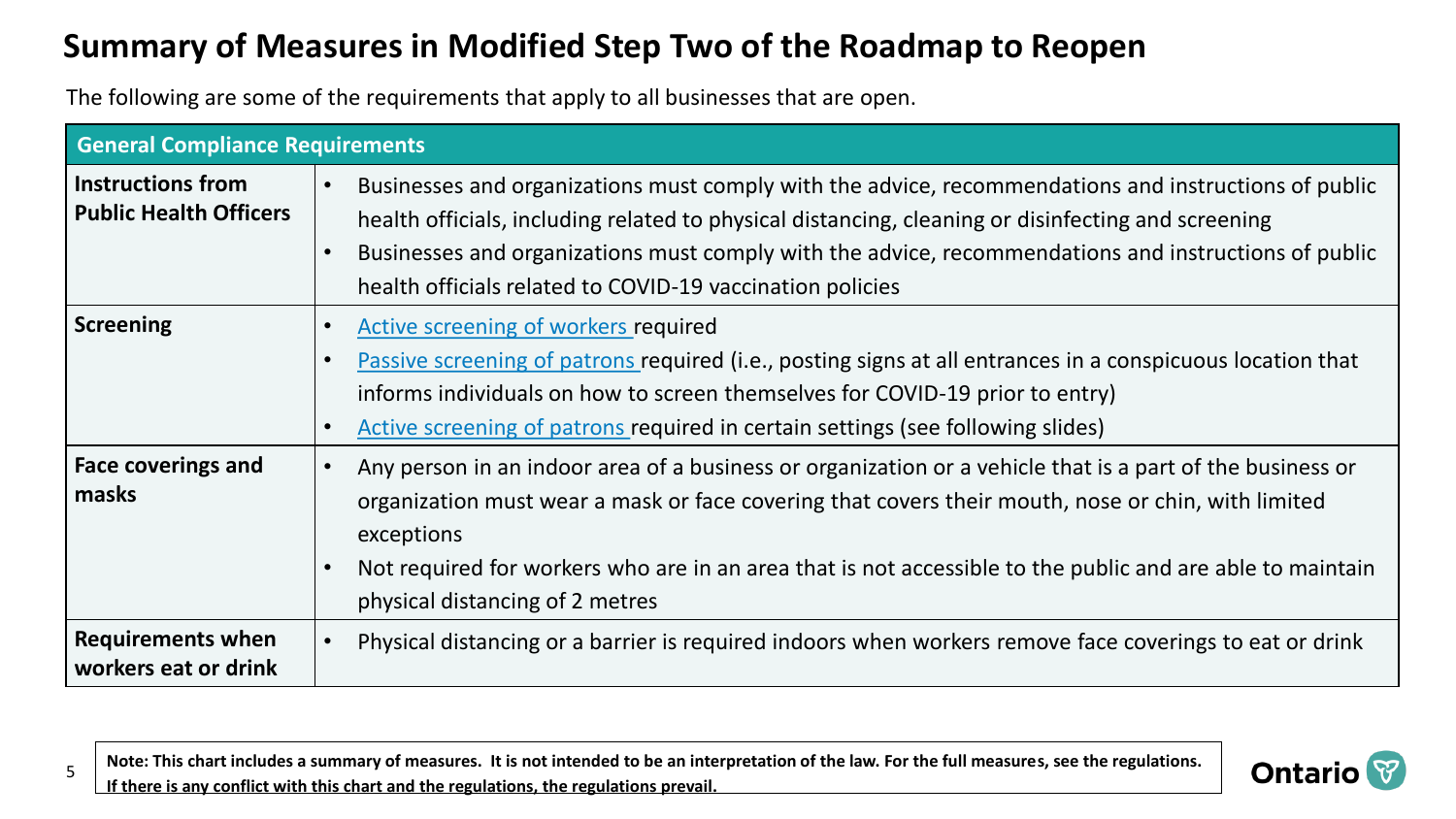The following are some of the requirements that apply to all businesses that are open.

| <b>General Compliance Requirements</b>  |                                                                                                                                                                                                                                                                      |
|-----------------------------------------|----------------------------------------------------------------------------------------------------------------------------------------------------------------------------------------------------------------------------------------------------------------------|
| <b>Remote work</b>                      | Each person responsible for a business or organization that is open shall ensure that any person who<br>performs work for the business or organization conducts their work remotely, unless the nature of<br>their work requires them to be on-site at the workplace |
| Capacity                                | Limited to the lesser of 50% capacity or the number of people that can maintain physical distancing<br>of 2 metres indoors<br>Other capacity limits apply for certain businesses (see following slides)                                                              |
| Line-ups and<br>congregations outdoors  | Patrons outside the establishment must be managed to ensure they maintain a physical distance of 2<br>metres                                                                                                                                                         |
| Line-ups indoors                        | Patrons in line ups inside the establishment must be managed to ensure they maintain a physical<br>distance of 2 metres and wear a face covering or mask                                                                                                             |
| <b>Cleaning and disinfecting</b>        | Equipment, washrooms, locker rooms, change rooms, showers must be cleaned and disinfected                                                                                                                                                                            |
| <b>Personal protective</b><br>equipment | Personal protective equipment for the eyes, nose and mouth is required for workers if they are<br>required to come within 2 metres of a person who is not wearing a face covering or mask indoors<br>and are not separated by a barrier                              |

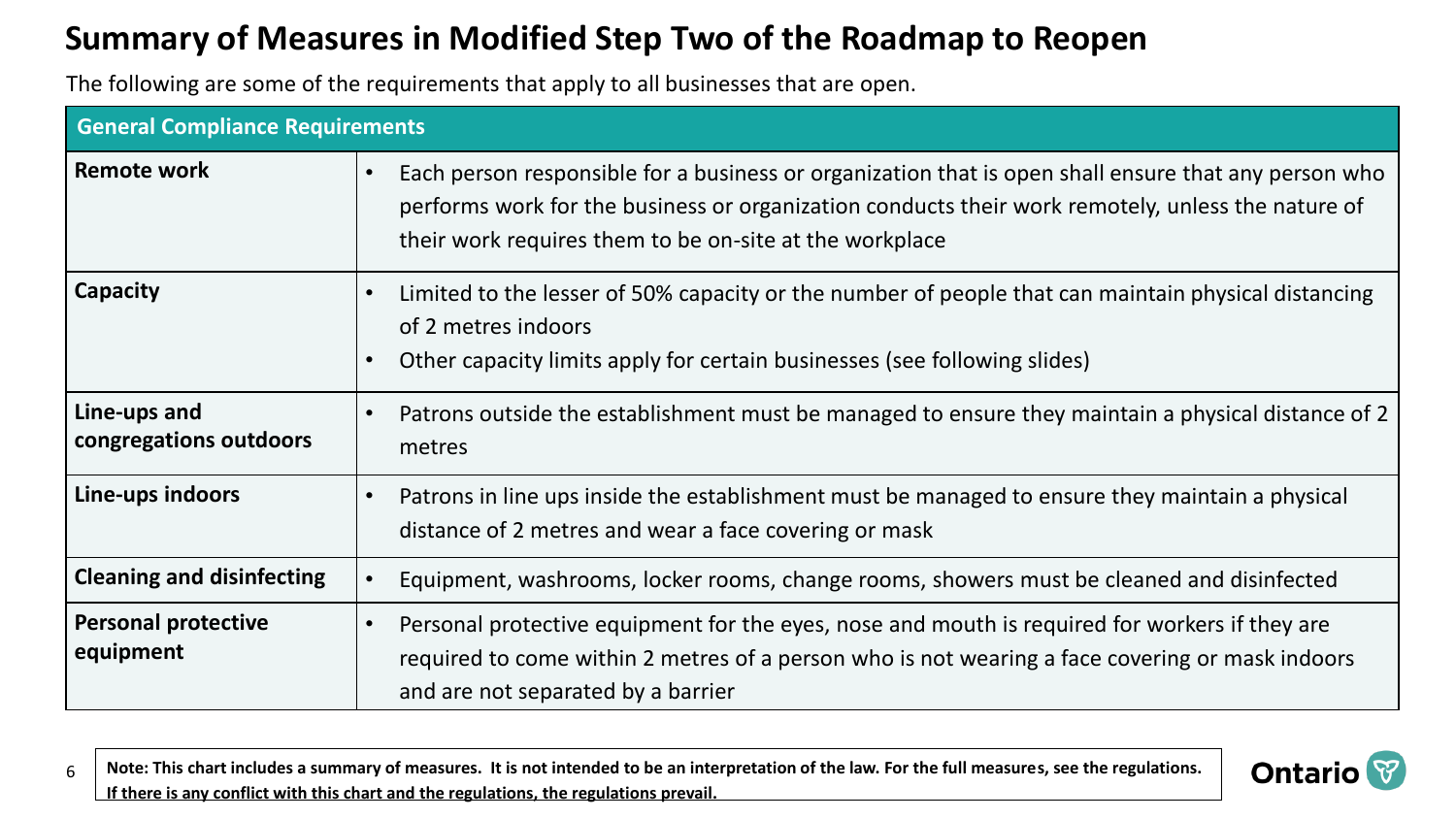The following are some of the requirements that apply to all businesses that are open.

| <b>General Compliance Requirements</b>                  |                                                                                                                                                                                                                                             |
|---------------------------------------------------------|---------------------------------------------------------------------------------------------------------------------------------------------------------------------------------------------------------------------------------------------|
| <b>Safety plans</b>                                     | Safety plans must be prepared, posted in a conspicuous location, and made available upon request<br>Some businesses, places and events have additional requirements that need to be included in their<br>safety plan (see following slides) |
| Live entertainment                                      | Performers must have 2 metres distance or barrier from the audience                                                                                                                                                                         |
| Roofs, canopies, tents, or<br>awnings in outdoor spaces | If a roof, canopy, tent, awning or other element is used in an outdoor area, it must have at least two<br>full sides, or one full side and the roof, open to the outdoors and unobstructed                                                  |
| Sale, service and<br>consumption of liquor              | Liquor sold or served only from 9 a.m. to 10 p.m.; no consumption of liquor from 11 p.m. to 9 a.m.<br>(Certain exceptions apply (e.g. grocery, convenience stores)                                                                          |

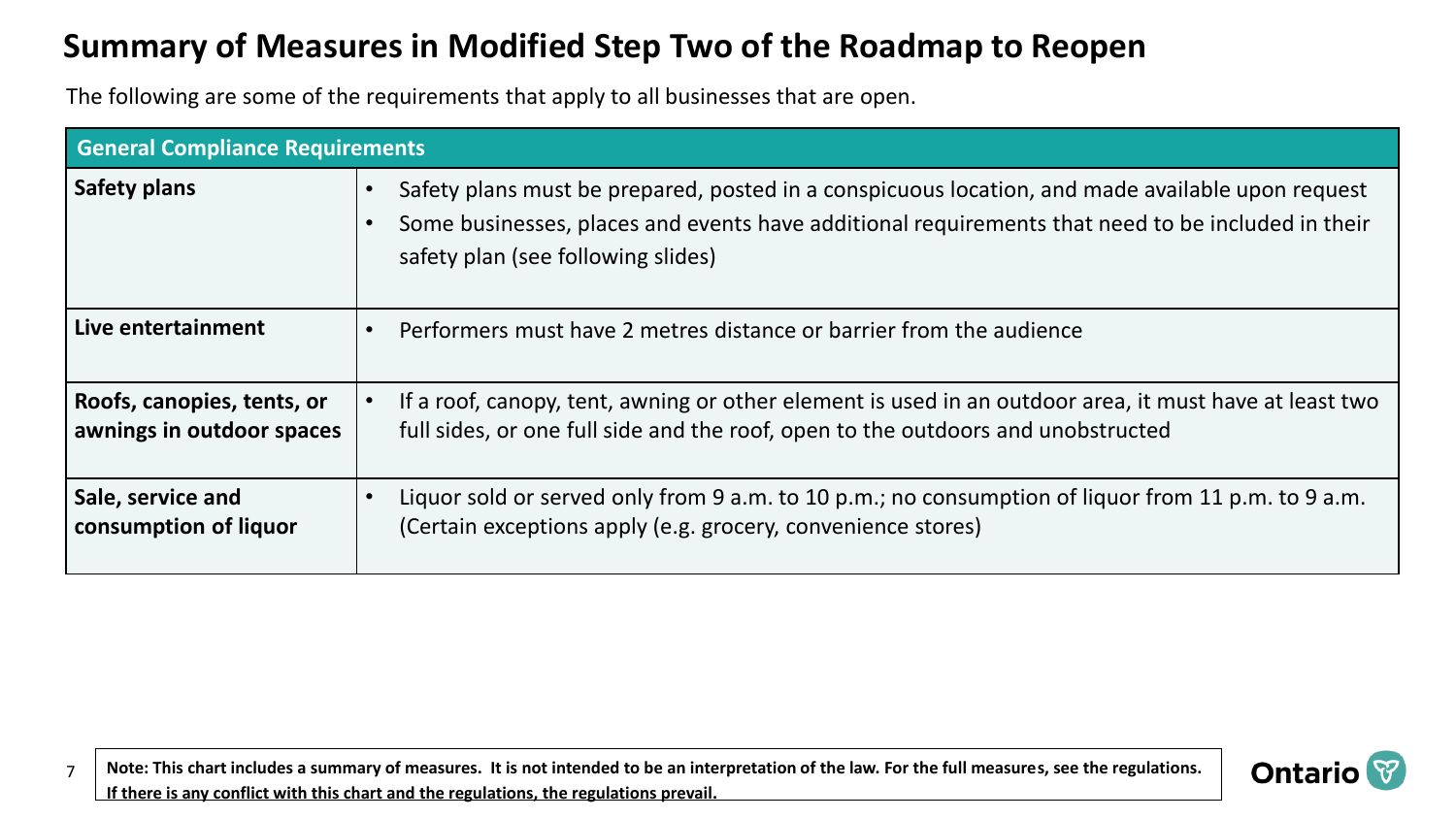| <b>Setting</b>                  | <b>General Summary of Measures</b>                                                               |
|---------------------------------|--------------------------------------------------------------------------------------------------|
| <b>Organized public events</b>  | <b>Outdoor: No limit</b><br>$\bullet$                                                            |
|                                 | Indoor: Maximum 5 people                                                                         |
|                                 | Limited exceptions apply (e.g. if gathering is members of a single household, one other person   |
|                                 | from another household who lives alone, caregivers                                               |
|                                 | An indoor and outdoor gathering or event cannot be combined to increase the number of people     |
|                                 | permitted                                                                                        |
| <b>Social gatherings</b>        | Outdoor: Maximum 10 people                                                                       |
|                                 | Indoor: Maximum 5 people                                                                         |
|                                 | Limited exceptions apply (e.g. if gathering is members of a single household, one other person   |
|                                 | from another household who lives alone, caregivers, and gatherings in retirement homes)          |
| <b>Weddings, funerals and</b>   | Outdoor: Capacity limited to permit physical distancing of 2 metres<br>$\bullet$                 |
| religious services, rites and   | Indoor: 50% capacity of the particular room                                                      |
| ceremonies (does not apply      | An associated social gathering or reception is subject to the general restrictions in "Social    |
| to receptions or associated     | gatherings" (noted above)                                                                        |
| social gatherings)              | All persons attending the wedding, funeral, religious service, rite or ceremony must comply with |
|                                 | public health guidance on physical distancing                                                    |
|                                 | Gatherings in motor vehicles for religious service, rite or ceremony permitted with conditions   |
| <b>Bathhouses and sex clubs</b> | Closed                                                                                           |

8

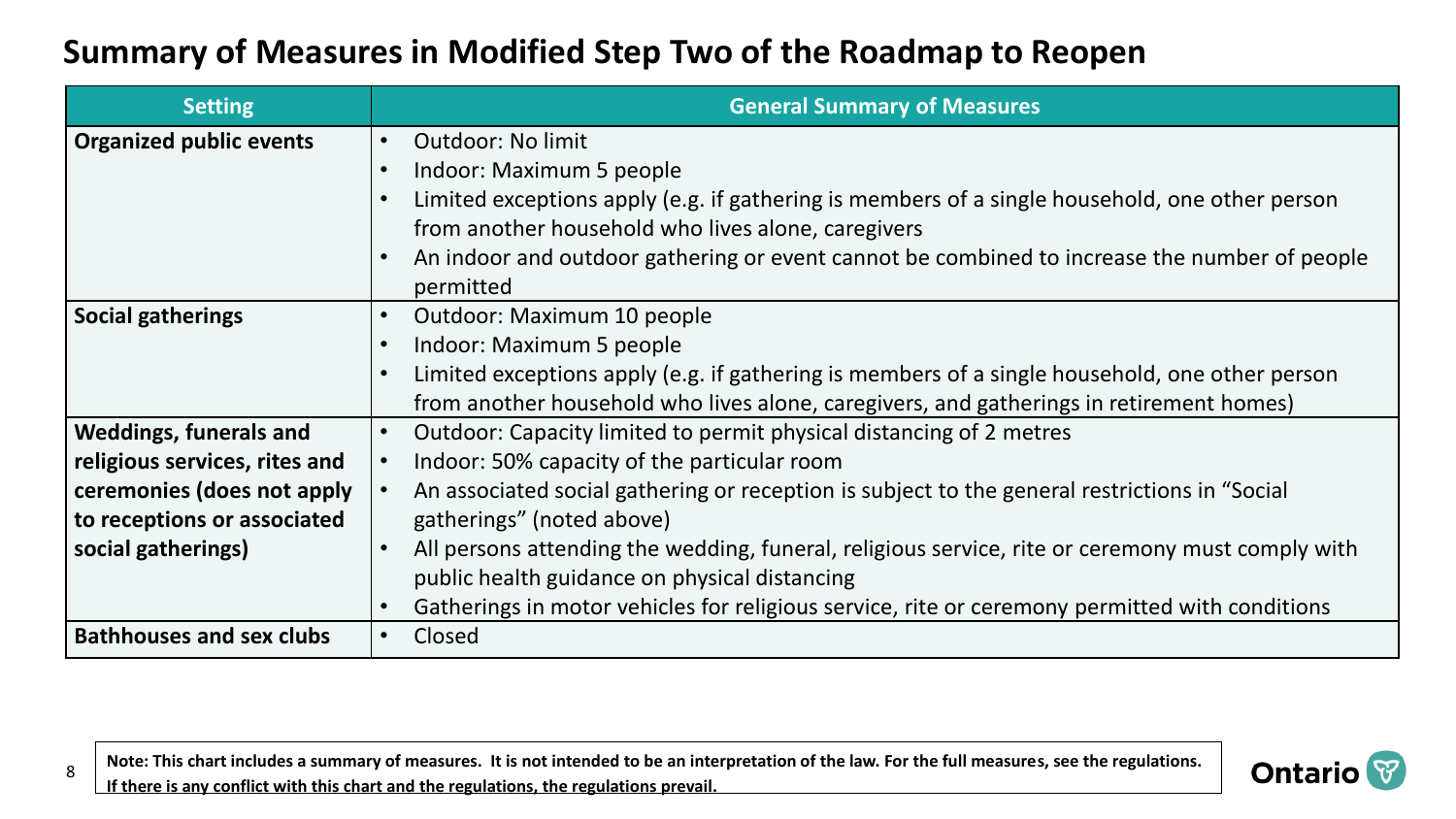| <b>Setting</b>                | <b>General Summary of Measures</b>                                                                                       |
|-------------------------------|--------------------------------------------------------------------------------------------------------------------------|
| <b>Personal care services</b> | Open with 50% capacity; maximum capacity must be posted                                                                  |
|                               | No services that requires the removal of a mask or face covering                                                         |
|                               | Appointments are required to enter the premises                                                                          |
|                               | Volume of music must be limited to permit a normal conversation                                                          |
|                               | Steam room, saunas and oxygen bars closed                                                                                |
|                               | Businesses must record the name and contact information of every member of the public and<br>actively screen individuals |
|                               | People who provide personal care services in the business must wear appropriate personal                                 |
|                               | protective equipment                                                                                                     |

9

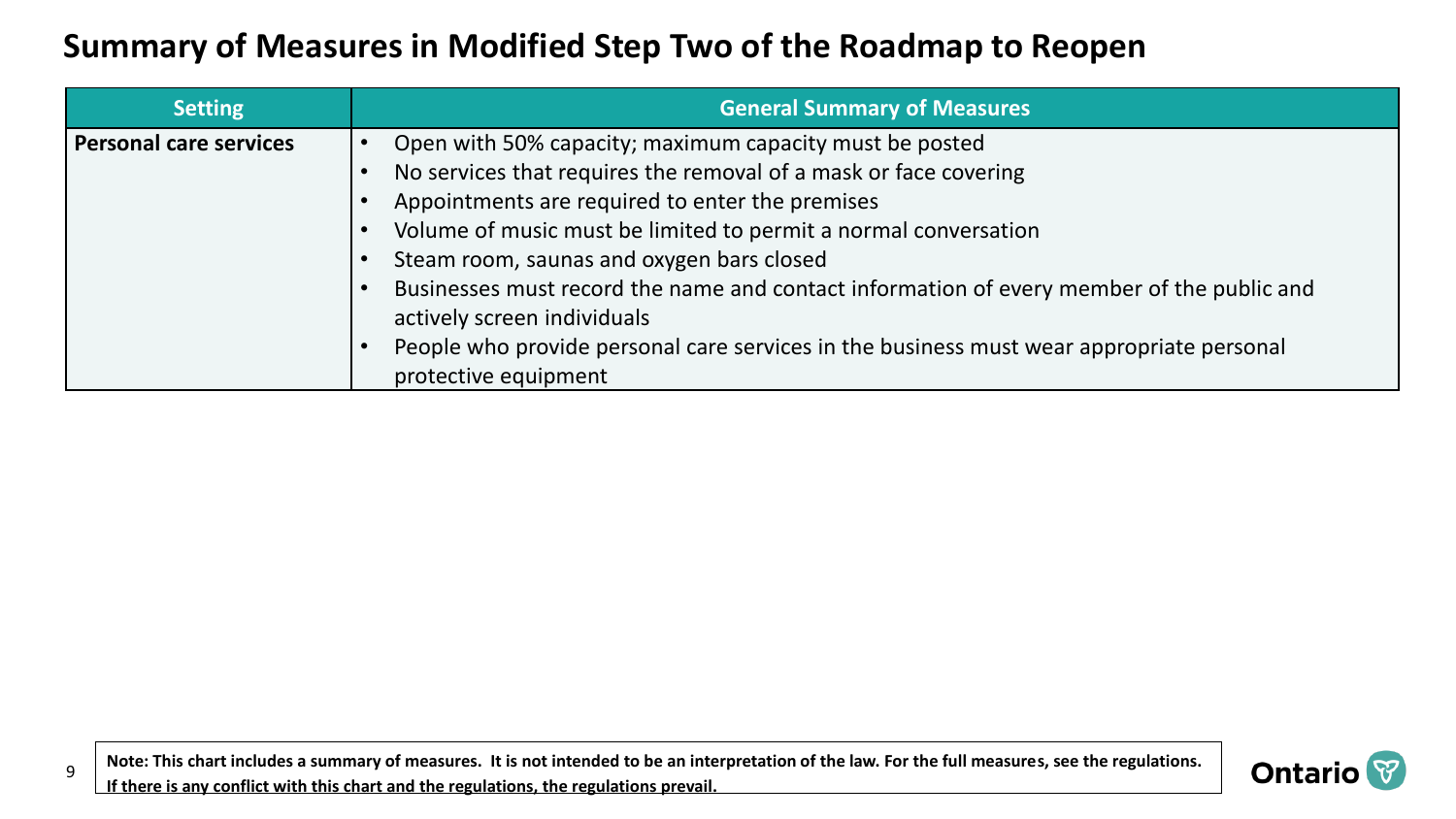| <b>Setting</b>           | <b>General Summary of Measures</b>                                                                                                    |
|--------------------------|---------------------------------------------------------------------------------------------------------------------------------------|
| <b>Meeting and event</b> | <b>Indoor</b> closed with the following exceptions:<br>$\bullet$                                                                      |
| spaces                   | Child care<br>$\circ$                                                                                                                 |
|                          | Social services<br>$\circ$                                                                                                            |
| Includes outdoor         | Collective bargaining (10 people maximum)<br>$\circ$                                                                                  |
| wedding receptions       | Court services<br>$\circ$                                                                                                             |
| at meeting and           | <b>Government operations</b><br>$\circ$                                                                                               |
| event spaces             | Health sector operations and services, including immunization clinics<br>$\circ$                                                      |
|                          | Mental health support services or addictions support services (10 people maximum)<br>$\circ$                                          |
|                          | Examinations for professions identified in subsection 2(2) of Schedule 8 in O. Reg 82/20 (50 students<br>$\circ$<br>maximum)          |
|                          | Entering indoor area by appointment for a prospective rental<br>$\circ$                                                               |
|                          | <b>Outdoor</b> open; maximum capacity must be posted<br>$\bullet$                                                                     |
|                          | Maximum 10 patrons per table, with limited exceptions (e.g. all members of the same household)<br>$\bullet$                           |
|                          | Patrons must be seated at all times, with limited exceptions (e.g. washrooms)<br>$\bullet$                                            |
|                          | Businesses must record the name and contact information of every member of the public and actively<br>$\bullet$<br>screen individuals |
|                          | No patron dancing or singing<br>$\bullet$                                                                                             |
|                          | Liquor sold or served only from 9 a.m. to 10 p.m.; no consumption of liquor from 11 p.m. to 9 a.m.<br>$\bullet$                       |
|                          | Proof of vaccination requirements in effect in outdoor meeting and event spaces that have a usual capacity<br>$\bullet$               |
|                          | of 20,000 or more persons, with limited exceptions.                                                                                   |
|                          |                                                                                                                                       |

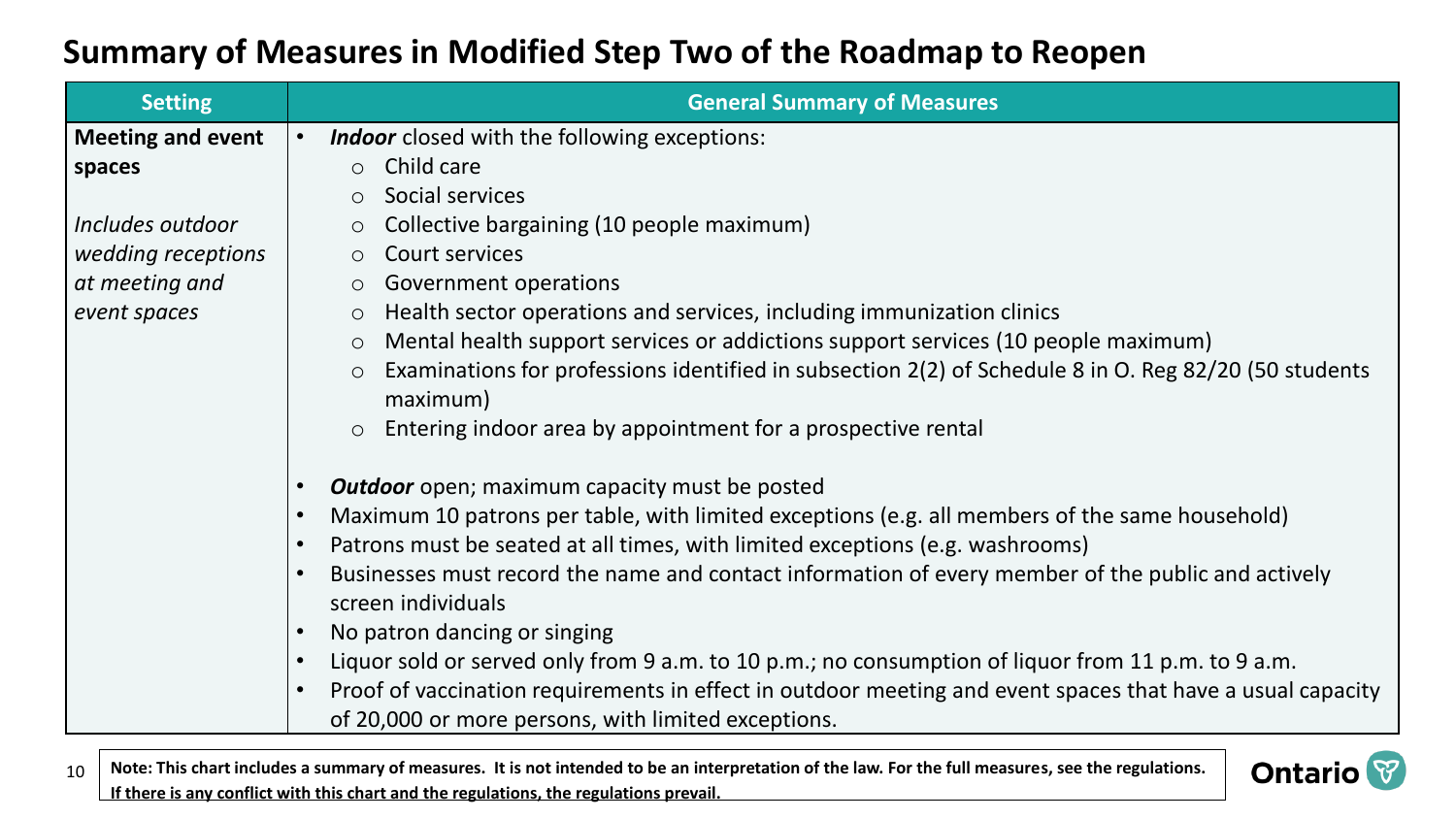| <b>Setting</b>                                         | <b>General Summary of Measures</b>                                                                                                                                                                                                                                                                                                                                                                                                                                                                                                                                                                                                                                                                                                                                                                                                                                        |
|--------------------------------------------------------|---------------------------------------------------------------------------------------------------------------------------------------------------------------------------------------------------------------------------------------------------------------------------------------------------------------------------------------------------------------------------------------------------------------------------------------------------------------------------------------------------------------------------------------------------------------------------------------------------------------------------------------------------------------------------------------------------------------------------------------------------------------------------------------------------------------------------------------------------------------------------|
| <b>Public libraries</b>                                | 50% capacity, with limited exceptions (e.g. child care, social services)                                                                                                                                                                                                                                                                                                                                                                                                                                                                                                                                                                                                                                                                                                                                                                                                  |
| <b>Conference centres and</b><br>convention centres    | Open if they comply with the conditions set out for meeting and event spaces                                                                                                                                                                                                                                                                                                                                                                                                                                                                                                                                                                                                                                                                                                                                                                                              |
| <b>Outdoor concert venues,</b><br>theatres and cinemas | Indoor use not permitted, with limited exceptions (e.g., washrooms, purchase admission, retail or for<br>health and safety)<br>Capacity limited to 50% of the usual outdoor seating capacity for a seated concert, event,<br>performance or movie; maximum capacity must be posted<br>Spectators must be seated at all times while watching the concert, event, performance or film<br>Reservations required to attend a seated concert, event, performance or movie<br>Spectators must wear a mask, with limited exceptions, unless seated only with members of their<br>household and two metres away from every other person.<br>Must have a safety plan with additional requirements<br>Proof of vaccination requirements in effect in outdoor concert venues, theatres and cinemas that<br>have a usual capacity of 20,000 or more persons, with limited exceptions. |
| <b>Outdoor drive-in and drive</b><br>through events    | Patrons must remain in their vehicles, with limited exceptions (e.g., purchase admission, use of<br>washrooms, health or safety)<br>Vehicles must be positioned two metres apart                                                                                                                                                                                                                                                                                                                                                                                                                                                                                                                                                                                                                                                                                          |

Ontario<sup>8</sup>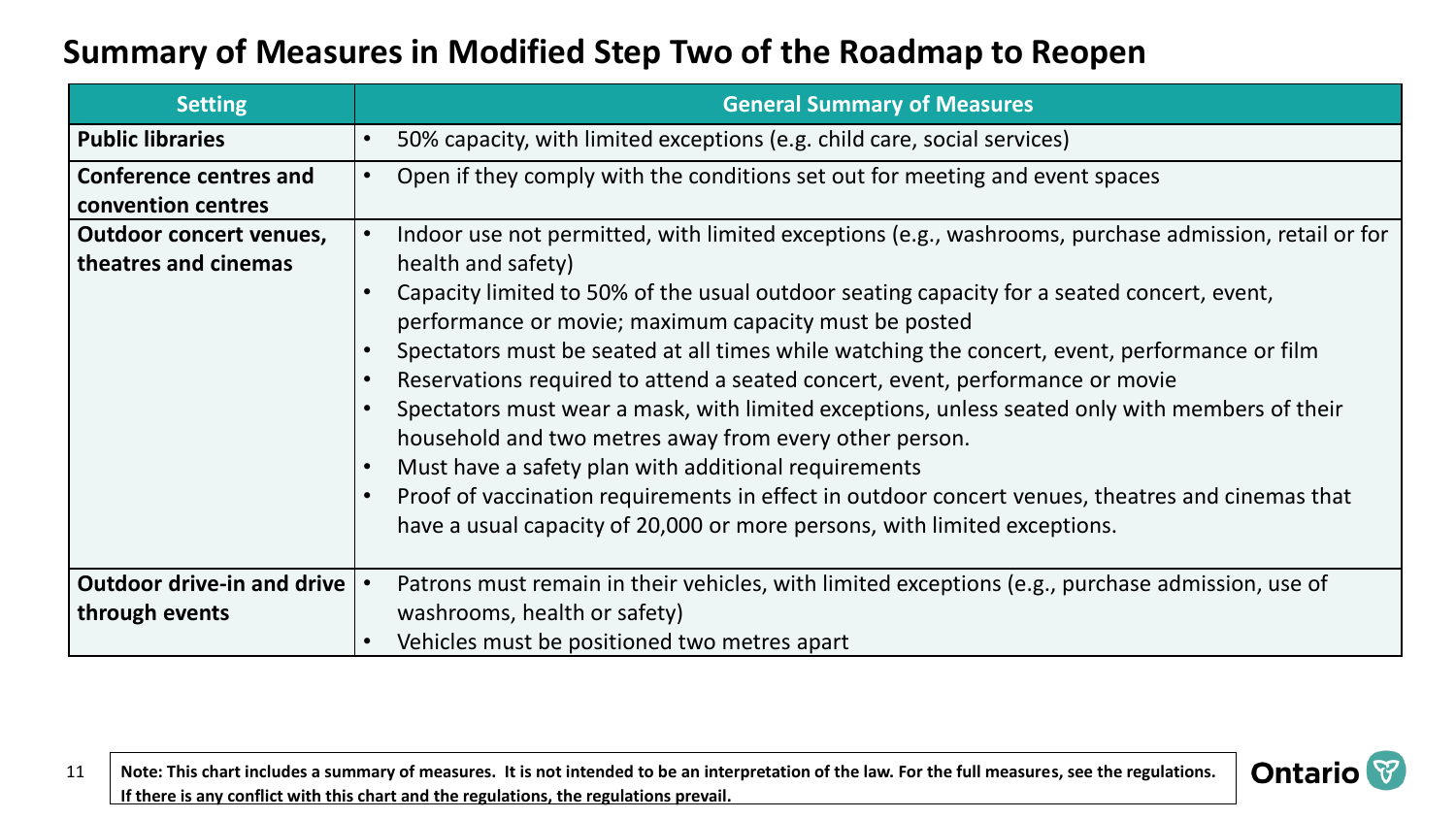| <b>Setting</b>                            | <b>General Summary of Measures</b>                                                                                                                                                                                                                                                                                                                                                                                                                                                                                                                                                                                                                                                                                                                                                    |
|-------------------------------------------|---------------------------------------------------------------------------------------------------------------------------------------------------------------------------------------------------------------------------------------------------------------------------------------------------------------------------------------------------------------------------------------------------------------------------------------------------------------------------------------------------------------------------------------------------------------------------------------------------------------------------------------------------------------------------------------------------------------------------------------------------------------------------------------|
| Fairs, rural exhibitions and<br>festivals | Open outdoors only<br>$\bullet$<br>Capacity limited to 50% of the usual seating capacity for a seated event or activity; maximum<br>$\bullet$<br>capacity of the event or activity must be posted<br>Reservations required to attend a seated event or activity<br>Indoor access not permitted, with limited exceptions and conditions (e.g. washrooms, retail<br>$\bullet$<br>sales, purchase admission, health and safety)<br>Face coverings required on amusement rides, other than a water ride, with limited exceptions<br>Must have a safety plan with additional requirements<br>Concerts, events, performances or movies must follow same requirements for concert venues,<br>$\bullet$                                                                                       |
| <b>Amusement parks and water</b><br>parks | theatres and cinemas<br>Open outdoors only; maximum capacity must be posted<br>$\bullet$<br>Capacity limited to 50% of the usual seating capacity for a seated event or activity; maximum<br>$\bullet$<br>capacity for event or activity must be posted<br>Reservations required to attend a seated event or activity<br>$\bullet$<br>Indoor access not permitted, with limited exceptions and conditions (e.g. washrooms, retail<br>$\bullet$<br>sales, purchase admission, health and safety)<br>Face coverings required on amusement rides, other than a water ride, with limited exceptions<br>Must have a safety plan with additional requirements<br>$\bullet$<br>Concerts, events, performances or movies must follow requirements for concert venues,<br>theatres and cinemas |

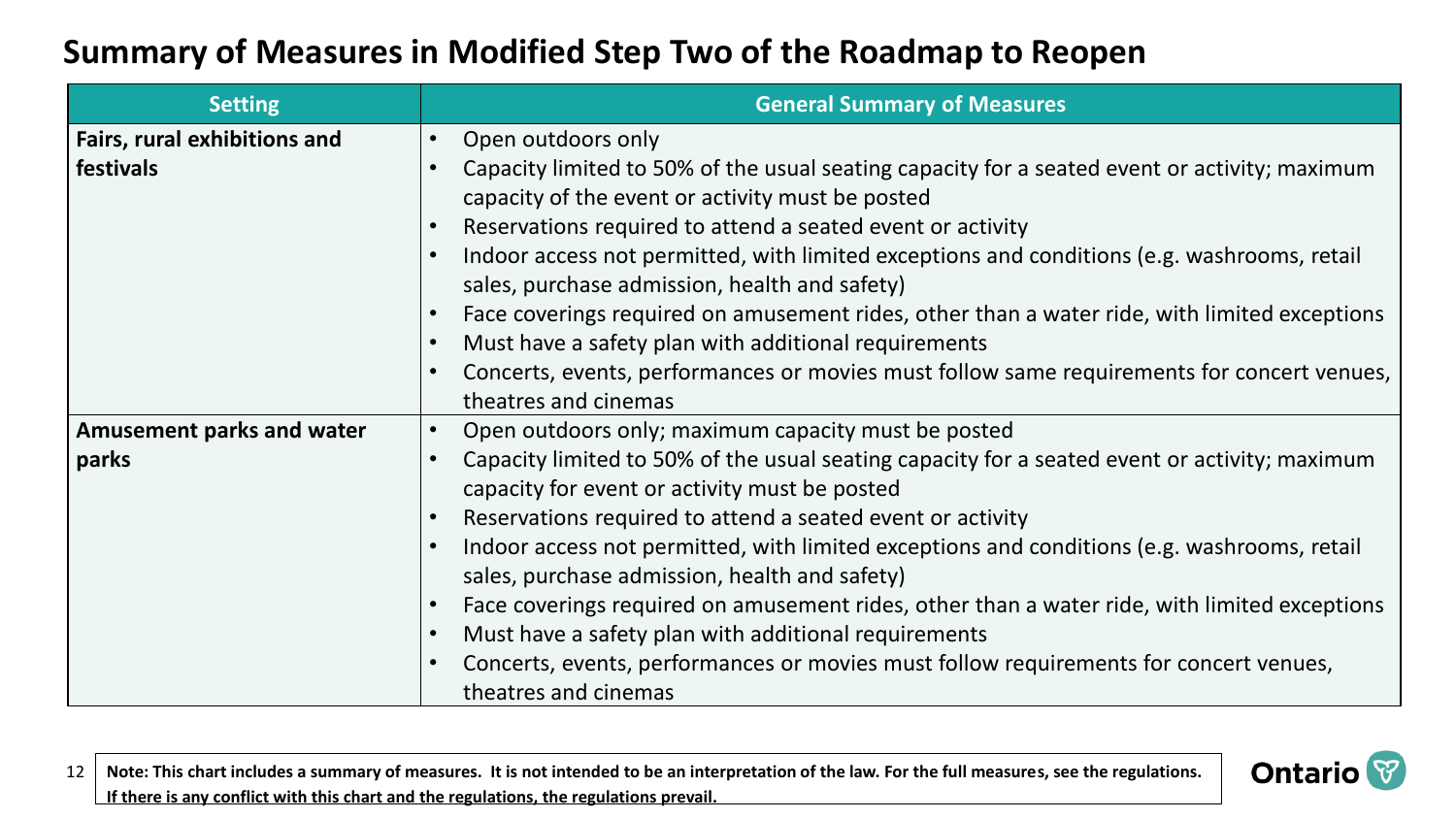#### 13 **Setting General Summary of Measures Teaching and instruction** • Open outdoors only, with the exception of those primarily engaged in the provision of health and safety training (see below) • Every person must maintain physical distancing of 2 metres, with limited exceptions • The number of students in an instructional space must be limited to the number that can maintain a physical distance of 2 metres • Business must record the name and contact information of every student who attends the in-person teaching and instruction and actively screen students • Anyone singing or playing a wind or brass instrument must maintain 3 metres physical distancing or have a barrier **Health and safety training** • Every person must maintain physical distancing of 2 metres, with limited exceptions • The number of students in an instructional space must be limited to the number that can maintain a physical distance of 2 metres and in any event must not exceed 50% capacity • Business must record the name and contact information of every student who attends the in-person teaching and instruction and actively screen students **Tour and guide services** • Open outdoors only • The number of patrons on a tour must be limited to the number that can maintain a physical distance of 2 metres; every person must maintain physical distancing of 2 metres, with limited exceptions • Persons on the tour must remain outdoors at all time with limited exceptions (e.g. washrooms, retail sales, purchase admission, health and safety) • Businesses must record the name and contact information of every member of the public and actively screen individuals • No tours in motor vehicles that are designed to be closed to the elements

### **Summary of Measures in Modified Step Two of the Roadmap to Reopen**

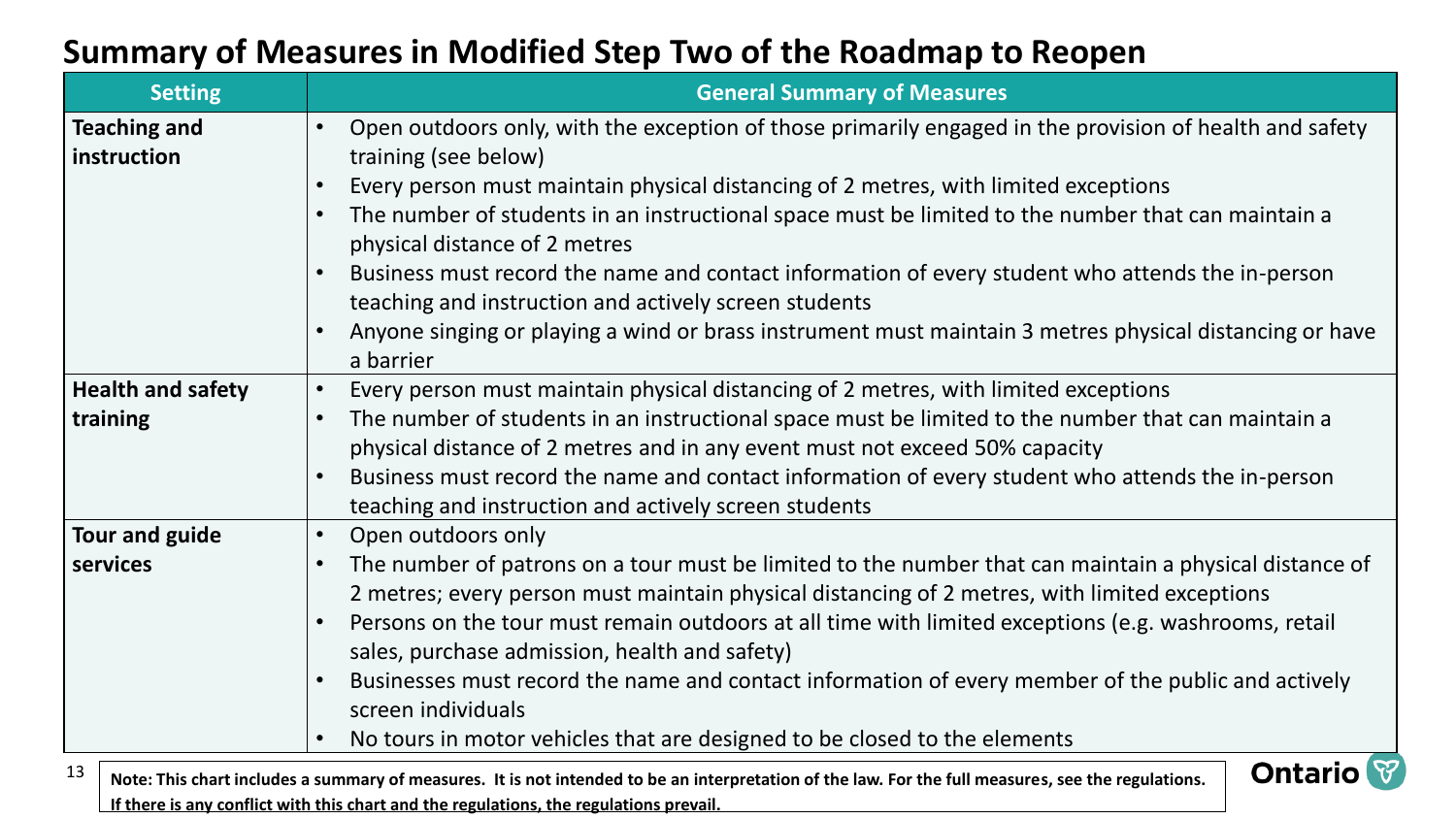#### **Setting General Summary of Measures Boat tours •** Open outdoors only • 50% capacity; maximum capacity must be posted • Reservations required • Businesses must record the name and contact information of every member of the public and actively screen individuals • Indoors not permitted, with limited exceptions (e.g., washrooms, retail, purchase admission or for health and safety) • Limited to tours that embark and disembark within Ontario and are not otherwise prohibited to operate **Commercial film**  • Open **and TV production** • No studio audiences • Additional restrictions, including operating in accordance with the guidance document titled "Film and television industry health and safety during COVID-19" • Indoor use not permitted, with limited exceptions (e.g., washrooms, retail, purchase admission or for **Zoos, landmarks, historic sites,**  health and safety) **botanical gardens,**  • Outdoor open; maximum capacity must be posted **science centres,**  • Capacity limited to 50% for outdoor seated events or activities within the attraction; maximum capacity of the event or activity must be posted **museums, galleries, aquariums, and**  • Reservations required for outdoor seated events or activities **similar attractions** • Face coverings required on amusement rides or tour vehicles, with limited exceptions • Must have a safety plan with additional requirements • Concerts, events, performances or movies must follow same requirements for concert venues, theatres and cinemas Ontario

**Summary of Measures in Modified Step Two of the Roadmap to Reopen**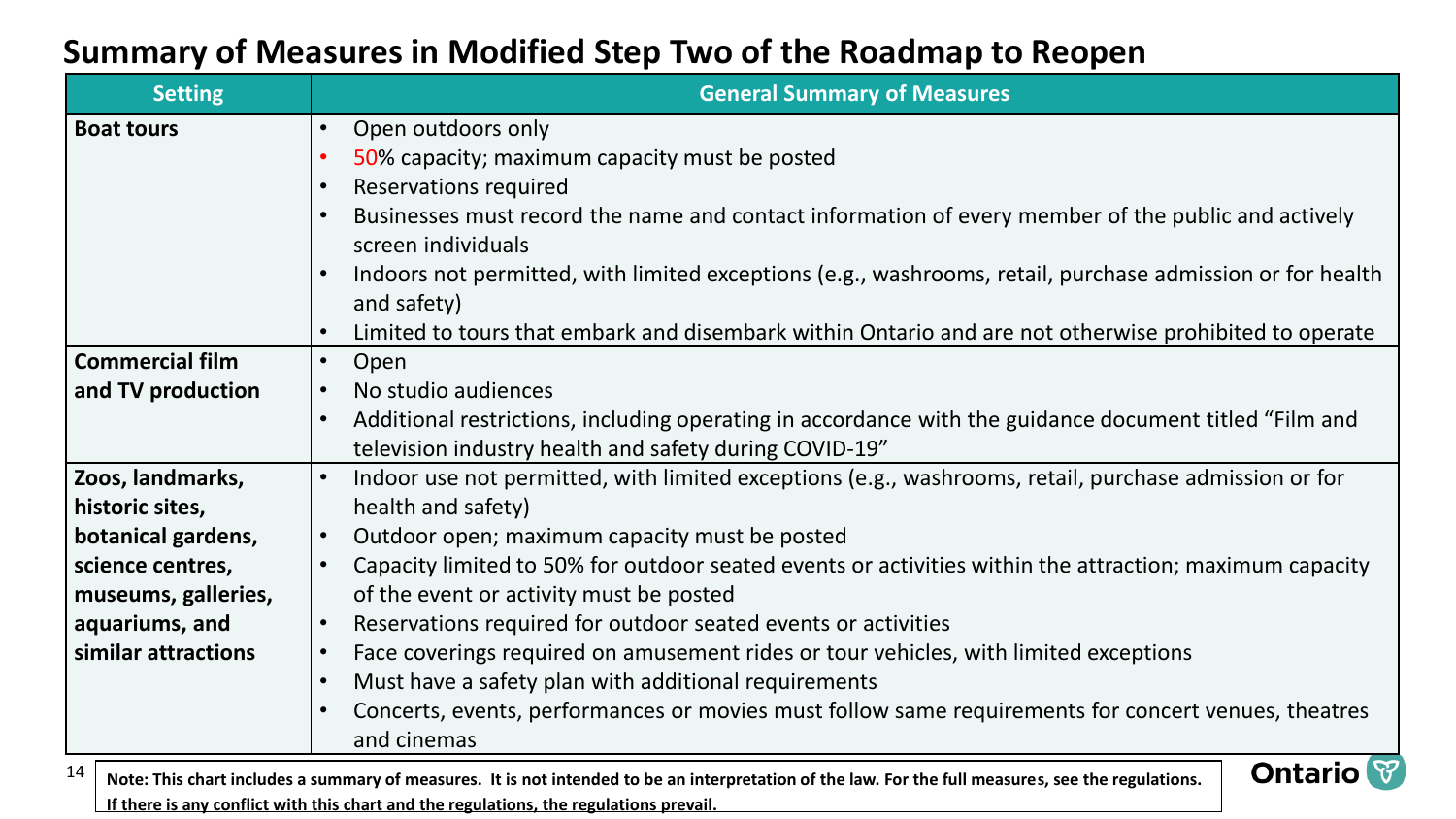| <b>Setting</b>                                 | <b>General Summary of Measures</b>                                                                                                                                                                                                      |
|------------------------------------------------|-----------------------------------------------------------------------------------------------------------------------------------------------------------------------------------------------------------------------------------------|
| Indoor concert venues,<br>theatres and cinemas | Open for rehearsing or performing a recorded or broadcasted performance only<br>No spectators permitted                                                                                                                                 |
|                                                | Physical distancing of two metres required except if it is necessary for the purposes of the<br>performance or rehearsal for performers or workers to be closer to each other                                                           |
|                                                | Businesses must record the name and contact information of every performer and worker                                                                                                                                                   |
| <b>Short-term rentals</b>                      | Open only if provided to individuals who are in need of housing (does not apply to hotels, motels,<br>lodges, resorts, student residences and other shared rental accommodation, but does apply with<br>respect to cabins and cottages) |
|                                                | Indoor pools, communal steam rooms, saunas or indoor whirlpools, indoor fitness centres, or other<br>indoor recreational facilities must be closed                                                                                      |
|                                                | Rental of ice fishing huts permitted if only used by members of the same household and not used<br>overnight or if the person is renting for the purpose of exercising an Aboriginal or treaty right                                    |

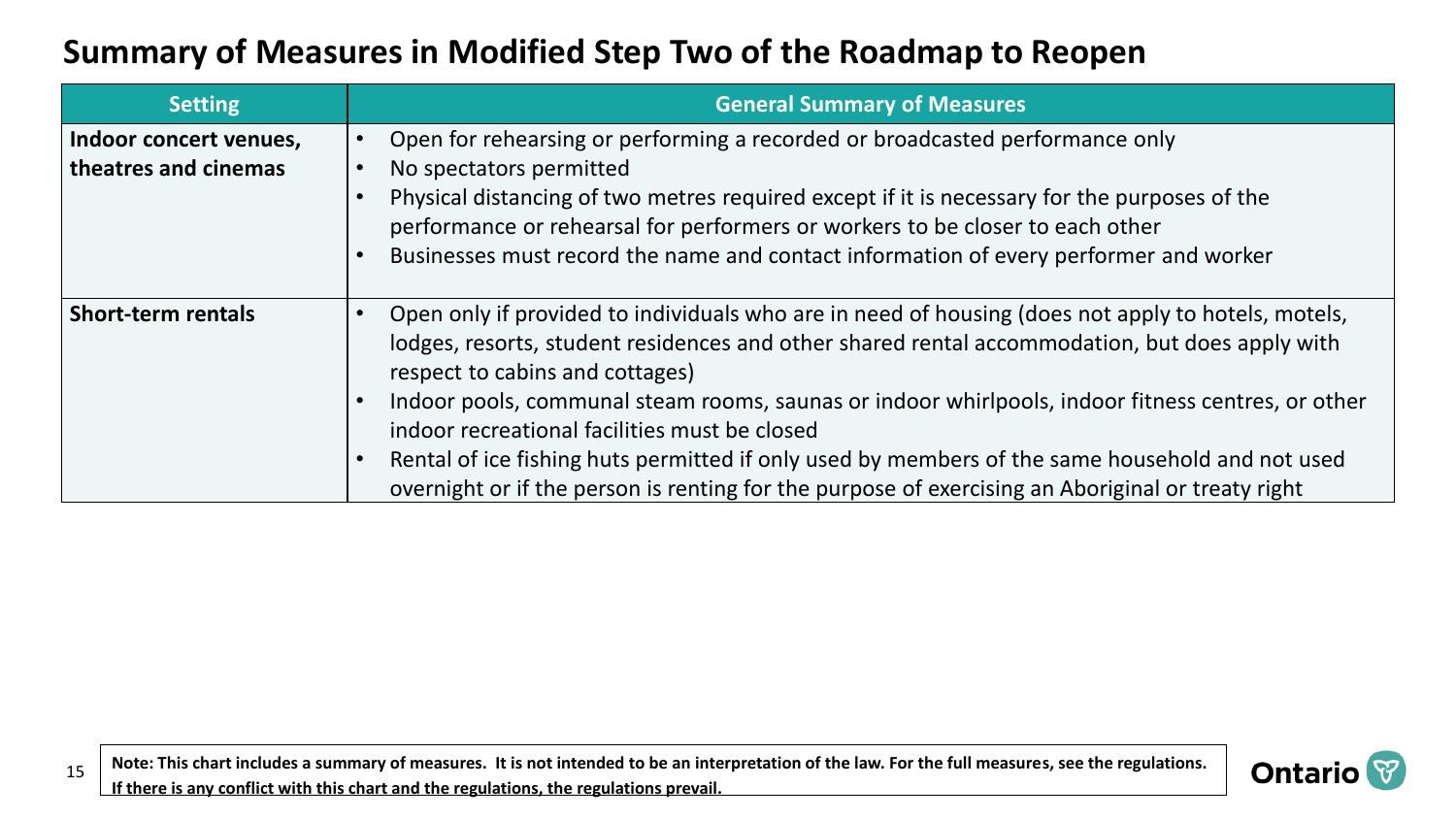| <b>Setting</b>                                                                                 | <b>General Summary of Measures</b>                                                                                                                                                                                                                                                                                                                                                                                                                                                                                                                                                                                                                                                                                                                                                                                                                                                                                                                       |
|------------------------------------------------------------------------------------------------|----------------------------------------------------------------------------------------------------------------------------------------------------------------------------------------------------------------------------------------------------------------------------------------------------------------------------------------------------------------------------------------------------------------------------------------------------------------------------------------------------------------------------------------------------------------------------------------------------------------------------------------------------------------------------------------------------------------------------------------------------------------------------------------------------------------------------------------------------------------------------------------------------------------------------------------------------------|
| Restaurants, bars, food trucks,<br>concession stands and other<br>food or drink establishments | Open only for outdoor dining, take-out, drive through, and delivery<br>$\bullet$<br>Maximum capacity must be posted<br>$\bullet$<br>Maximum 10 patrons per table, with limited exceptions (e.g. all members of the same<br>$\bullet$<br>household)<br>Dine-in patrons must be seated at all times, with limited exceptions (e.g. using the washroom,<br>paying)<br>Open only from 5 a.m. to 11 p.m. (take-out, drive-through or delivery permitted at any time)<br>Businesses must record the name and contact information of every dine-in patron and actively<br>$\bullet$<br>screen dine-in patrons, with limited exceptions (e.g. quick service restaurants)<br>Outdoor dining area must have at least two full sides, or one full side and the roof, open to the<br>outdoors and unobstructed<br>No patron dancing or singing<br>Liquor sold or served only from 9 a.m. to 10 p.m.; no consumption of liquor from 11 p.m. to 9<br>$\bullet$<br>a.m. |
| Nightclubs, and other food or                                                                  | Permitted to open solely as food or drink establishments under the same conditions<br>$\bullet$                                                                                                                                                                                                                                                                                                                                                                                                                                                                                                                                                                                                                                                                                                                                                                                                                                                          |
| drink establishments with dance                                                                |                                                                                                                                                                                                                                                                                                                                                                                                                                                                                                                                                                                                                                                                                                                                                                                                                                                                                                                                                          |
| facilities                                                                                     |                                                                                                                                                                                                                                                                                                                                                                                                                                                                                                                                                                                                                                                                                                                                                                                                                                                                                                                                                          |
| <b>Strip clubs</b>                                                                             | Permitted to open solely as food or drink establishments under the same conditions<br>$\bullet$                                                                                                                                                                                                                                                                                                                                                                                                                                                                                                                                                                                                                                                                                                                                                                                                                                                          |

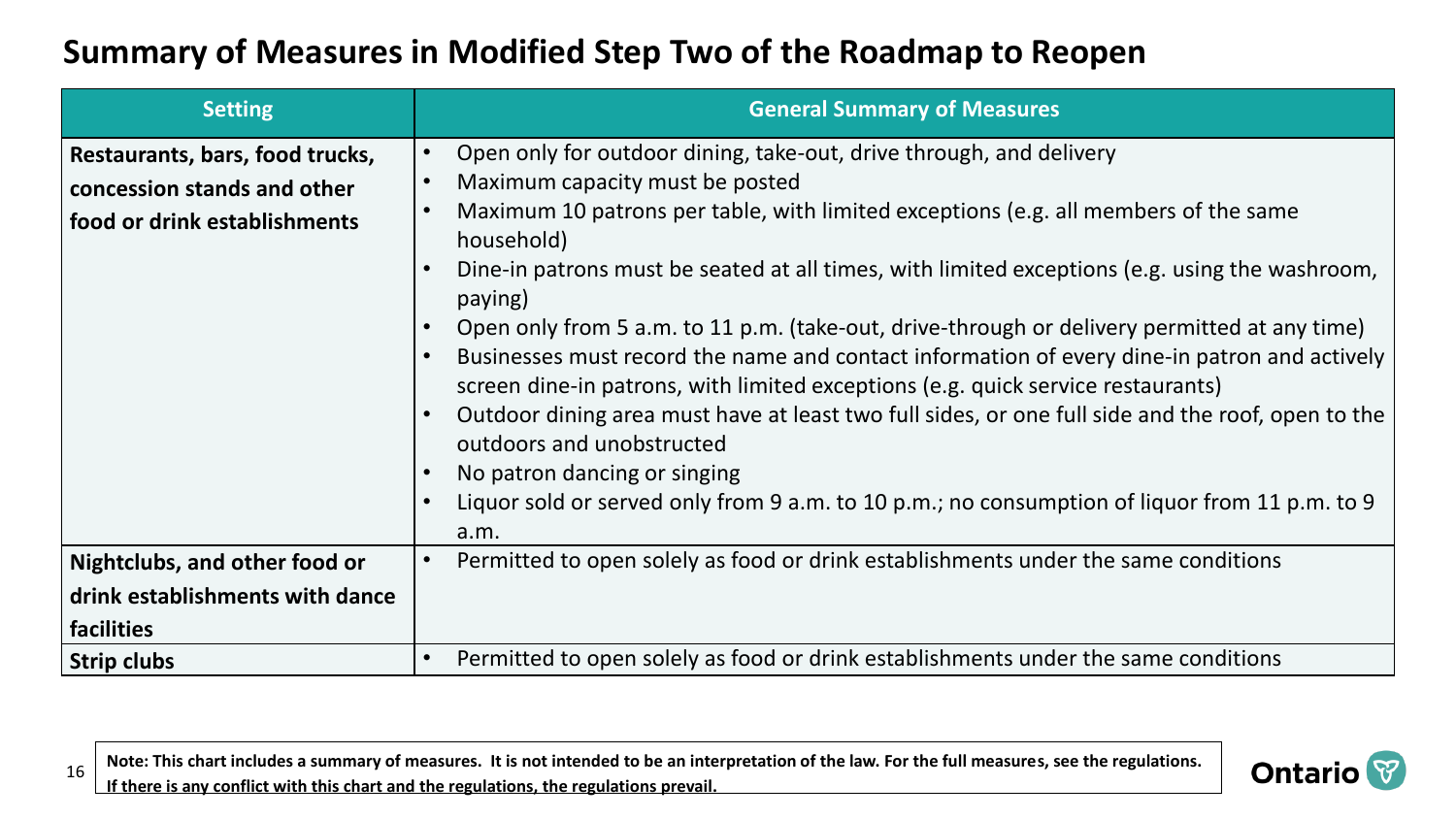| <b>Setting</b>                 | <b>General Summary of Measures</b>                                                                                                                                                                                                                                                                                                                                                                                                                                                                                                                                                                                                                                                                                                                                  |
|--------------------------------|---------------------------------------------------------------------------------------------------------------------------------------------------------------------------------------------------------------------------------------------------------------------------------------------------------------------------------------------------------------------------------------------------------------------------------------------------------------------------------------------------------------------------------------------------------------------------------------------------------------------------------------------------------------------------------------------------------------------------------------------------------------------|
| Indoor sports and recreational | Open only for the following purposes:                                                                                                                                                                                                                                                                                                                                                                                                                                                                                                                                                                                                                                                                                                                               |
| fitness facilities             | For the use of persons who are athletes, coaches or officials training or competing to be<br>a part of Team Canada at the next summer or winter Olympic Games or Paralympic<br>games, as specified in O. Reg 263/30, Section 19 (2) of Schedule 2.<br>Child care, Mental health support services or addictions support services (10 people<br>$\bullet$<br>maximum), social services<br>For persons with a disability, under certain conditions specified in O. Reg 263/20, Section<br>$\bullet$<br>19(4) of Schedule 2<br>Select Ontario professional and elite-amateur sport leagues identified in O. Reg 263/20<br>$\bullet$<br>permitted if they comply with a return-to-play framework approved by the Office of the<br><b>Chief Medical Officer of Health</b> |

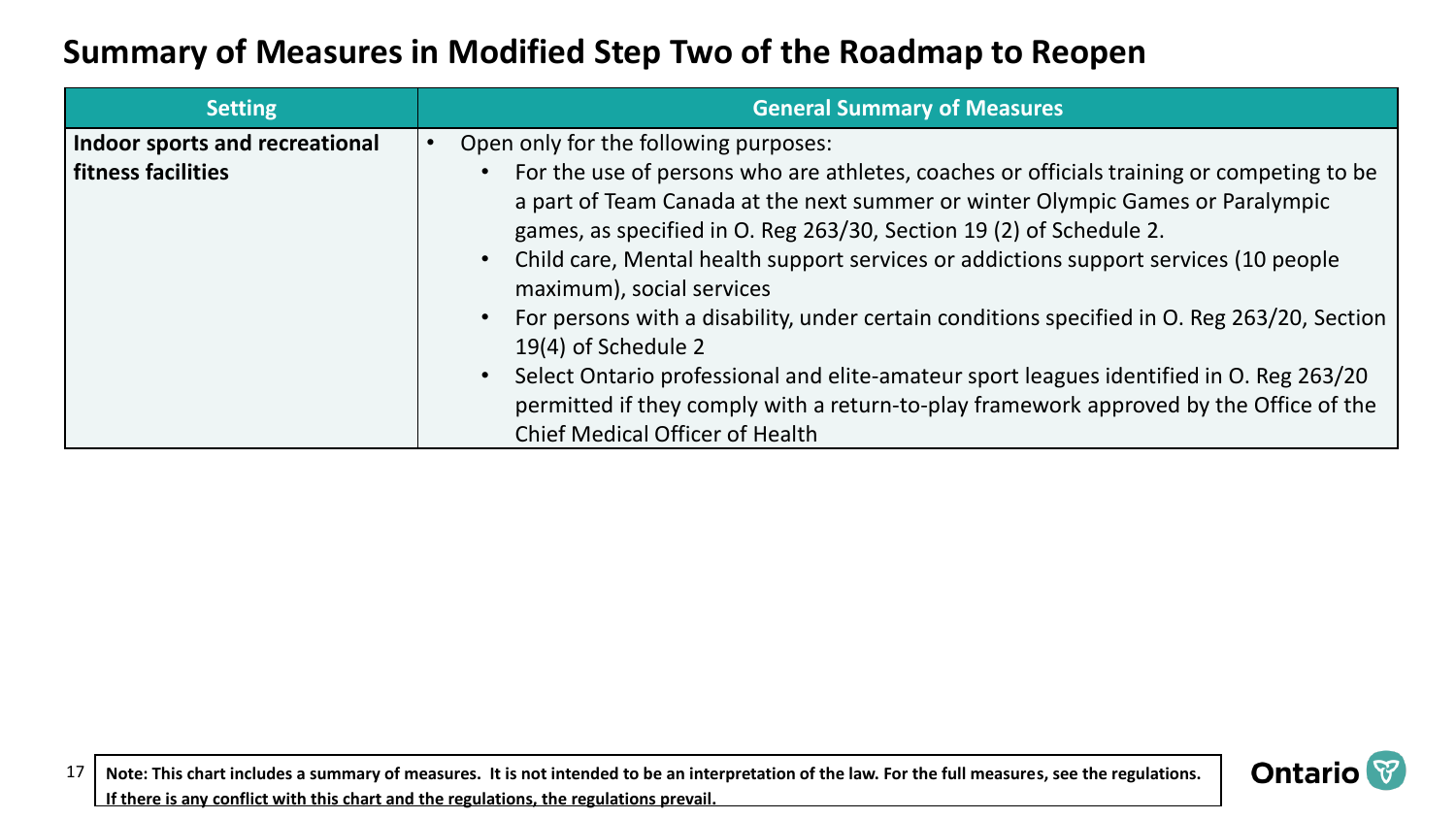| <b>Setting</b>                         | <b>General Summary of Measures</b>                                                                                                                                                                                                                       |
|----------------------------------------|----------------------------------------------------------------------------------------------------------------------------------------------------------------------------------------------------------------------------------------------------------|
| <b>Outdoor sports and recreational</b> | Open                                                                                                                                                                                                                                                     |
| fitness facilities                     | Spectators limited to 50% capacity (or 50% of usual seating capacity)                                                                                                                                                                                    |
|                                        | Spectators must wear a mask, with limited exceptions, unless seated only with members of                                                                                                                                                                 |
|                                        | their household and two metres away from every other person.                                                                                                                                                                                             |
|                                        | Facilities and leagues must have a safety plan with additional requirements                                                                                                                                                                              |
|                                        | Business must record the name and contact information of every member of the public and<br>$\bullet$<br>actively screen individuals                                                                                                                      |
|                                        | Proof of vaccination requirements in effect indoors for sport and recreational fitness facilities<br>$\bullet$<br>and also outdoor areas where spectators watch events that have a usual capacity of 20,000 or<br>more persons, with limited exceptions. |
| <b>Recreational amenities</b>          | Indoor closed<br>$\bullet$                                                                                                                                                                                                                               |
|                                        | Outdoor open:                                                                                                                                                                                                                                            |
|                                        | Clubhouses open only for limited purposes, including access to a change room, shower<br>$\bullet$                                                                                                                                                        |
|                                        | room or washroom, equipment storage, or first aid                                                                                                                                                                                                        |
|                                        | Steam rooms and saunas closed<br>$\bullet$                                                                                                                                                                                                               |

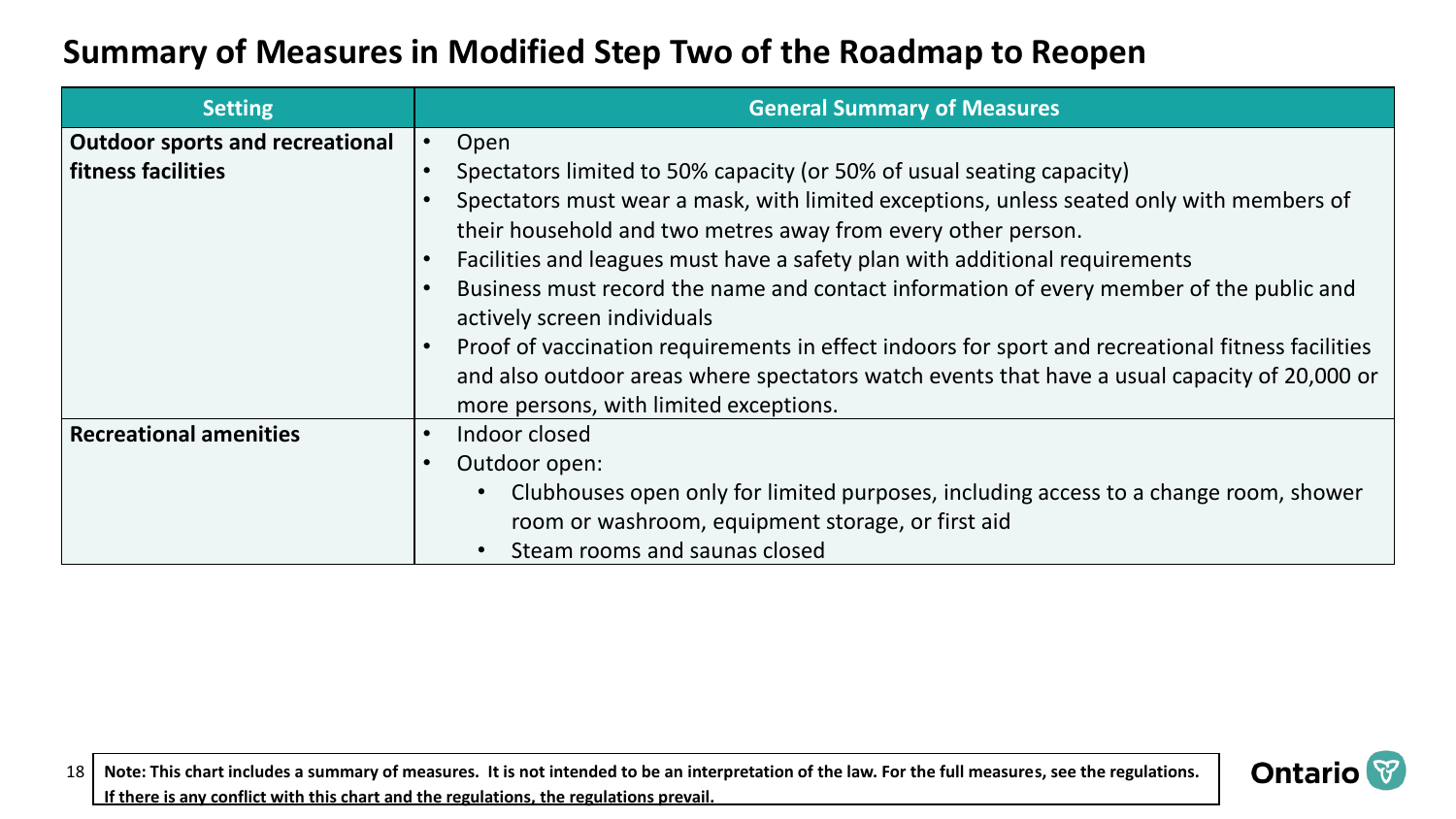| <b>Setting</b>               | <b>General Summary of Measures</b>                                                                                                                       |
|------------------------------|----------------------------------------------------------------------------------------------------------------------------------------------------------|
| <b>Personal physical</b>     | Open for outdoors only<br>$\bullet$                                                                                                                      |
| fitness and sports           | Must have a safety plan with additional requirements                                                                                                     |
| trainers                     | The personal trainer or sports trainer must record the name and contact information of every member                                                      |
|                              | of the public they provide services to and actively screen individuals                                                                                   |
| <b>Community centres and</b> | 50% capacity, with limited exceptions (e.g. child care, social services)                                                                                 |
| multi-purpose facilities     | Any sports and recreational fitness activities must be in compliance with requirements for sports and                                                    |
|                              | recreational fitness facilities                                                                                                                          |
| Camps                        | Day camps and overnight camps for children closed                                                                                                        |
| Horse racing tracks, car     | Outdoor open<br>$\bullet$                                                                                                                                |
| racing tracks and other      | Capacity limited to 50% of the usual seating capacity for a seated event or activity; maximum capacity                                                   |
| similar venues               | must be posted                                                                                                                                           |
|                              | Reservations required                                                                                                                                    |
|                              | Indoor use not permitted, with limited exceptions and conditions (e.g. washrooms, purchase admission,                                                    |
|                              | to place a bet or pick up winnings, retail, health and safety)<br>$\bullet$                                                                              |
|                              | Spectators must wear a mask, with limited exceptions, unless seated only with members of their<br>household and two metres away from every other person. |
|                              | Must have a safety plan with additional requirements                                                                                                     |
|                              | Proof of vaccination requirements in effect in outdoor racing tracks that have a usual capacity of 20,000<br>$\bullet$                                   |
|                              | or more persons, with limited exceptions                                                                                                                 |
|                              |                                                                                                                                                          |

19 **Note: This chart includes a summary of measures. It is not intended to be an interpretation of the law. For the full measures, see the regulations. If there is any conflict with this chart and the regulations, the regulations prevail.** 

**Ontario** V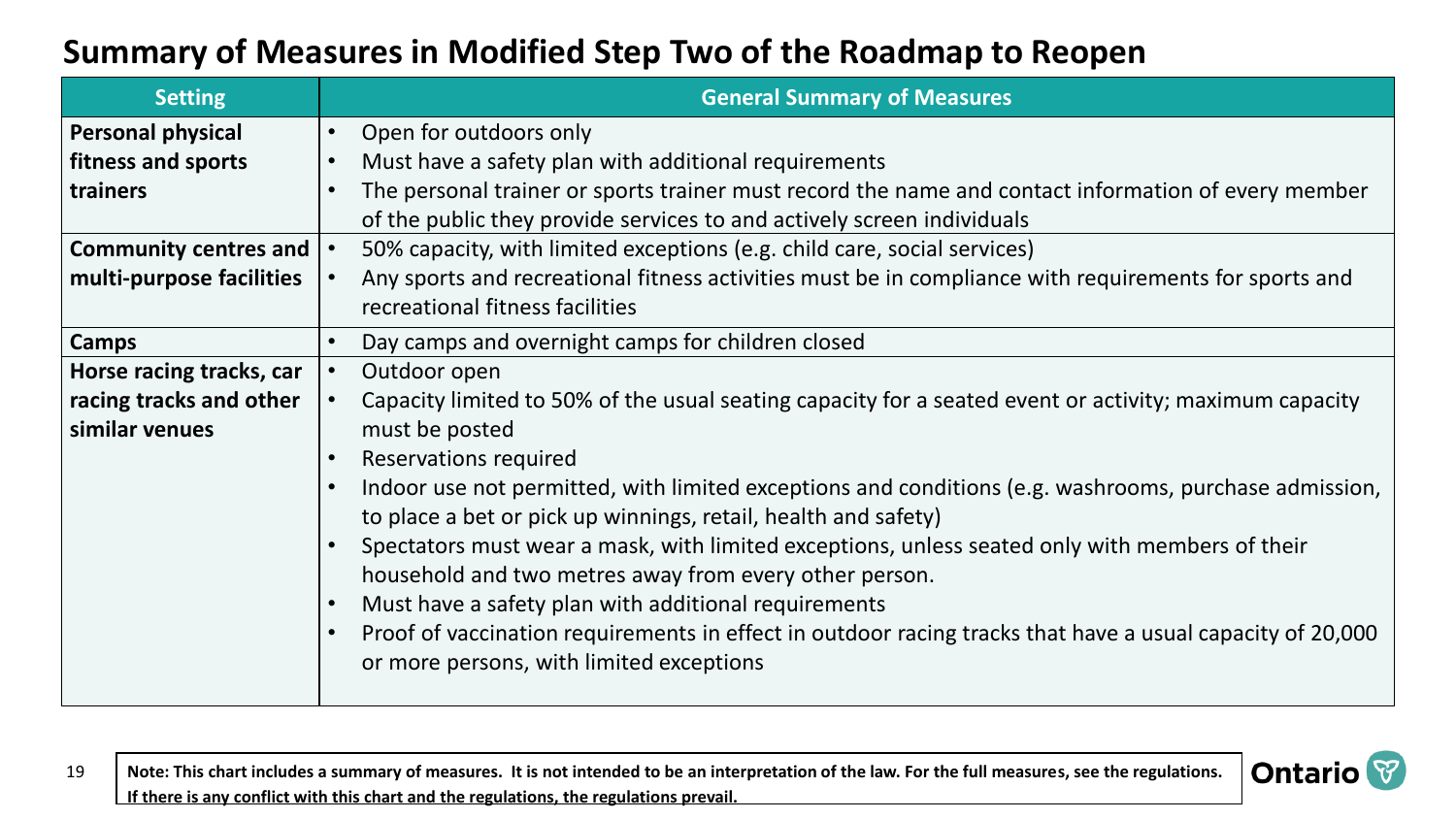| <b>Setting</b>                 | <b>General Summary of Measures</b>                                                                    |
|--------------------------------|-------------------------------------------------------------------------------------------------------|
| Retail                         | Open at 50% capacity; maximum capacity must be posted                                                 |
|                                | Volume of music must be limited to permit a normal conversation                                       |
|                                | If the business permits members of the public to test drive any vehicles, boats or watercraft, test   |
|                                | drives are limited to 10 minutes, only two people permitted, windows must be open if there are        |
|                                | people not from the same household in the vehicle, members of the public must be actively             |
|                                | screened, face coverings or masks required                                                            |
| Malls                          | Open                                                                                                  |
|                                | No loitering                                                                                          |
|                                | Seating in food courts and other interior dining areas closed                                         |
|                                | Volume of music must be limited to permit a normal conversation                                       |
|                                | The number of members of the public in the shopping mall at any one time must not exceed the          |
|                                | total capacity determined by taking the sum of the capacities of every business in the mall.          |
|                                | Individuals must be actively screened                                                                 |
|                                | Requirements for lining up or congregating indoors and outdoors                                       |
|                                | Specific requirements for test driving of vehicles in retail (including limits on numbers in vehicle, |
|                                | length of test drive to 10 mins.)                                                                     |
| <b>Photography studios and</b> | Open                                                                                                  |
| services                       | Indoor capacity limited to 50%; maximum capacity must be posted                                       |
|                                | Patrons must be actively screened                                                                     |

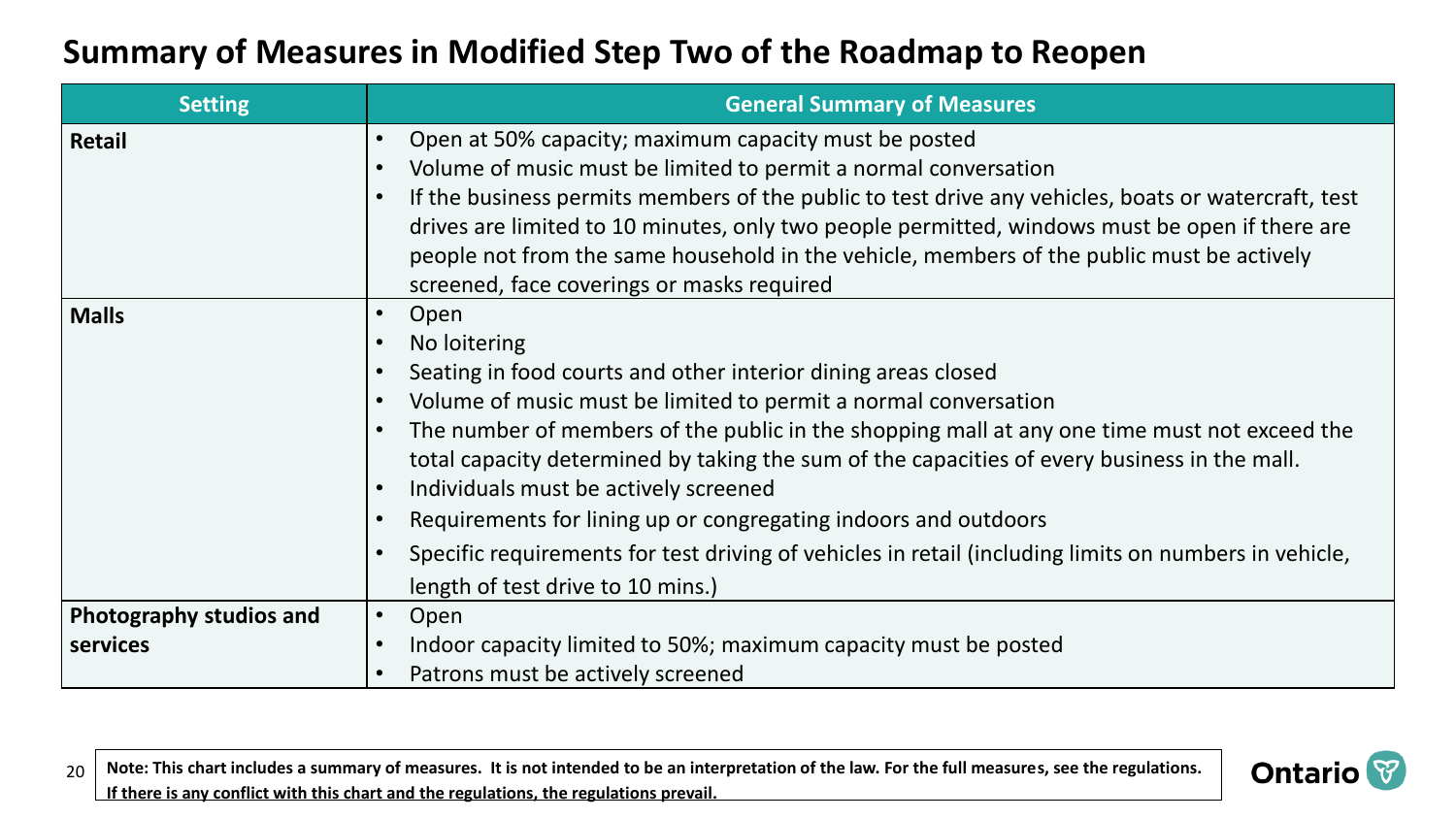| <b>Setting</b>          | <b>General Summary of Measures</b> |
|-------------------------|------------------------------------|
| Real estate open houses | Showings by appointment only       |

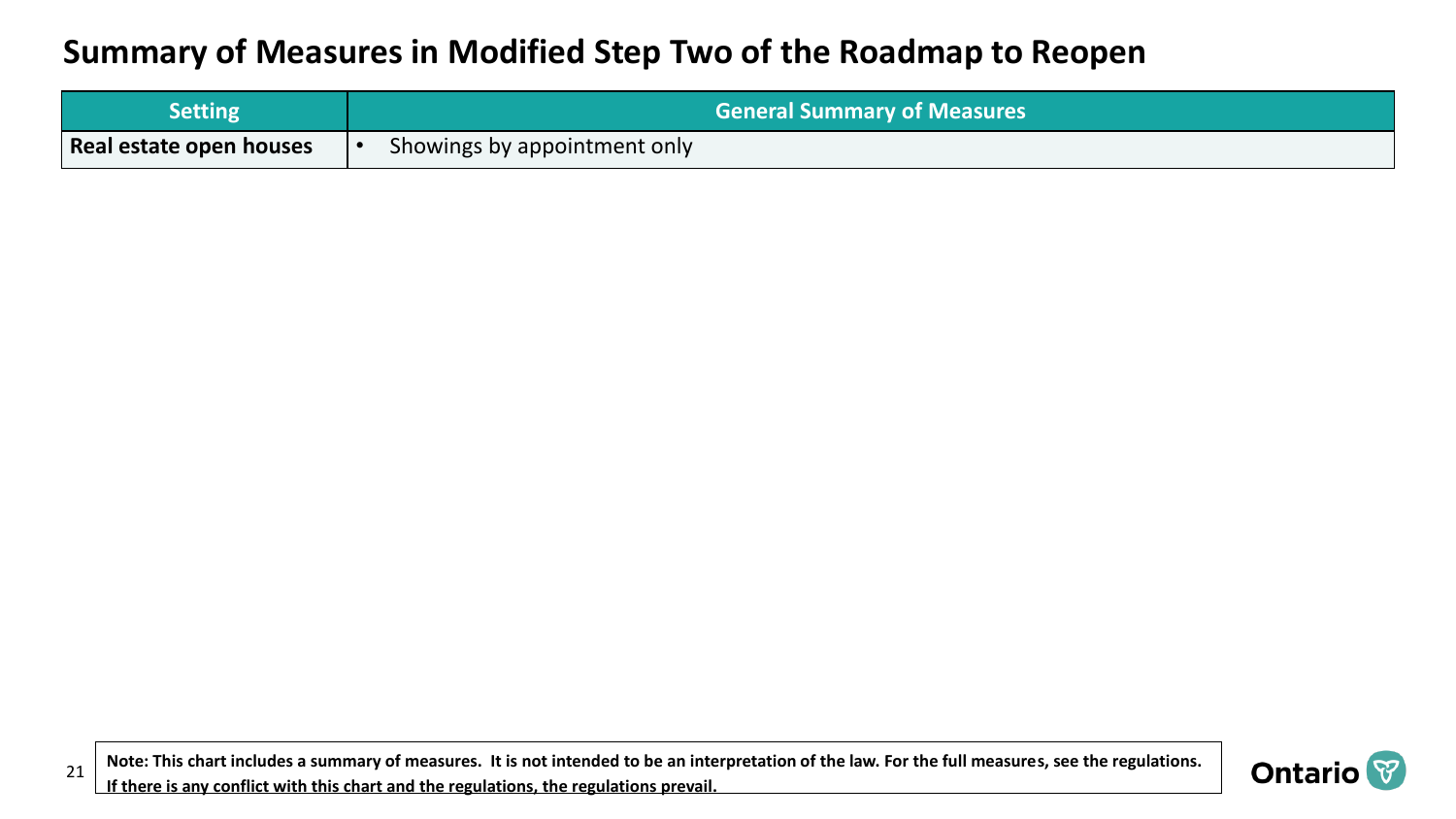| <b>Setting</b>                                                                                      | <b>General Summary of Measures</b>                                                                                                                                                                                                                                                                                                                                                                        |
|-----------------------------------------------------------------------------------------------------|-----------------------------------------------------------------------------------------------------------------------------------------------------------------------------------------------------------------------------------------------------------------------------------------------------------------------------------------------------------------------------------------------------------|
| <b>Campgrounds</b>                                                                                  | Open<br>Indoor pools, communal steam rooms, saunas or indoor whirlpools, meeting rooms, indoor fitness<br>centres or other indoor recreational facilities must be closed, with limited exceptions (e.g., use of<br>washrooms, for first aid)<br>Restaurants permitted to provide take-out, delivery and outdoor dining subject to the conditions for<br>bars and restaurants (see "Restaurants and bars") |
| Hotels, motels, lodges,<br>cabins, cottages,<br>resorts and other<br>shared rental<br>accommodation | Open, subject to requirements for short-term rentals<br>Indoor pools, communal steam rooms, saunas or indoor whirlpools, indoor fitness centres, or other<br>indoor recreational facilities must be closed                                                                                                                                                                                                |

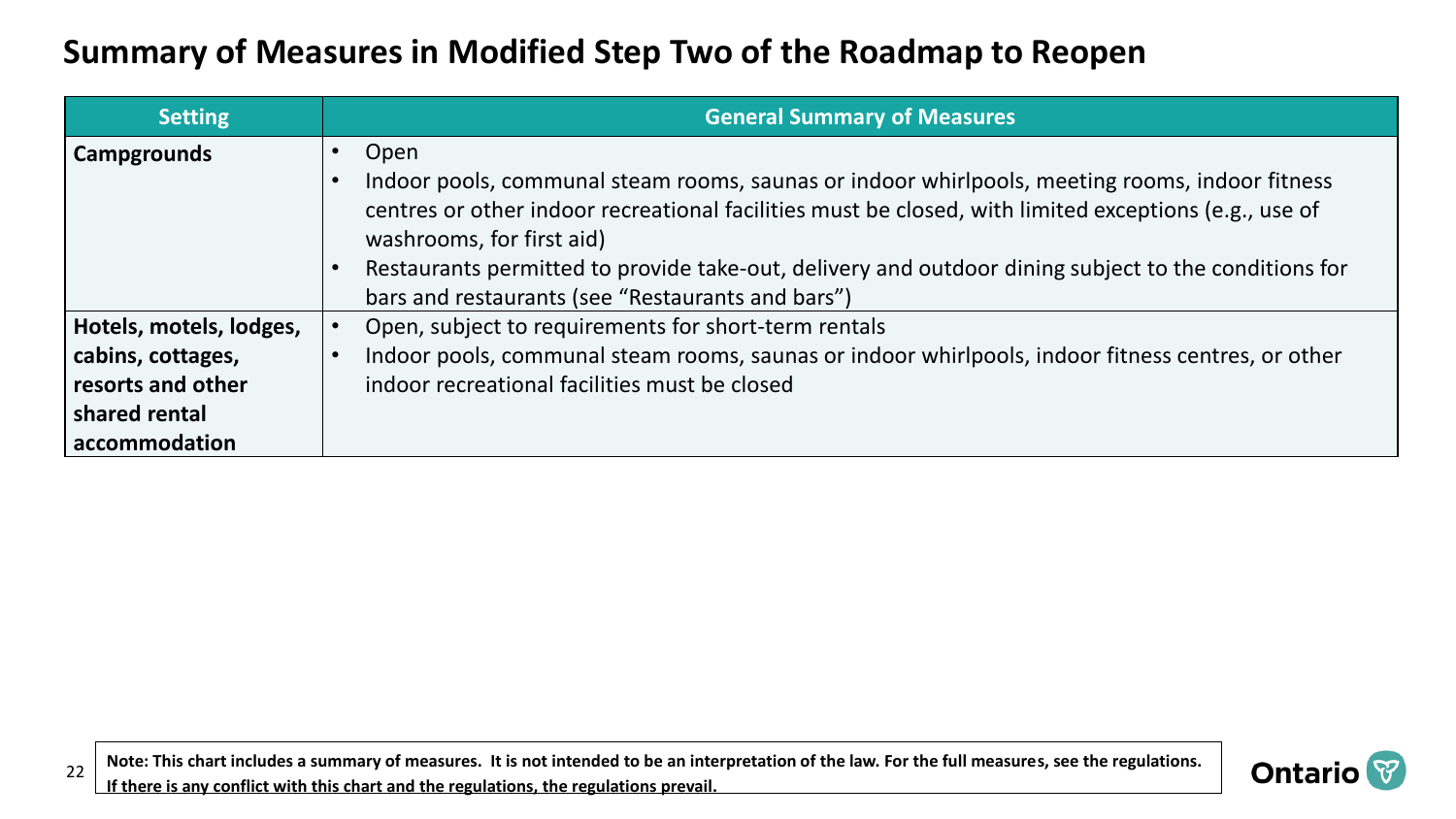| <b>Setting</b>               | <b>General Summary of Measures</b>                                                                                                                                                                                                                                                                                                                                                                        |
|------------------------------|-----------------------------------------------------------------------------------------------------------------------------------------------------------------------------------------------------------------------------------------------------------------------------------------------------------------------------------------------------------------------------------------------------------|
| Marinas and boating<br>clubs | Open<br>Clubhouses, indoor pools, communal steam rooms, saunas or indoor whirlpools, meeting rooms, indoor<br>fitness centres or other indoor recreational facilities must be closed, with limited exceptions (e.g.<br>washrooms, first aid)<br>Restaurants permitted to provide take-out, delivery and outdoor dining subject to the conditions for<br>bars and restaurants (see "Restaurants and bars") |
| Driving instruction          | Open if only providing instruction to drivers of commercial vehicles with the conditions specified in O.<br>Reg 263/20, Section 18 of Schedule 2                                                                                                                                                                                                                                                          |

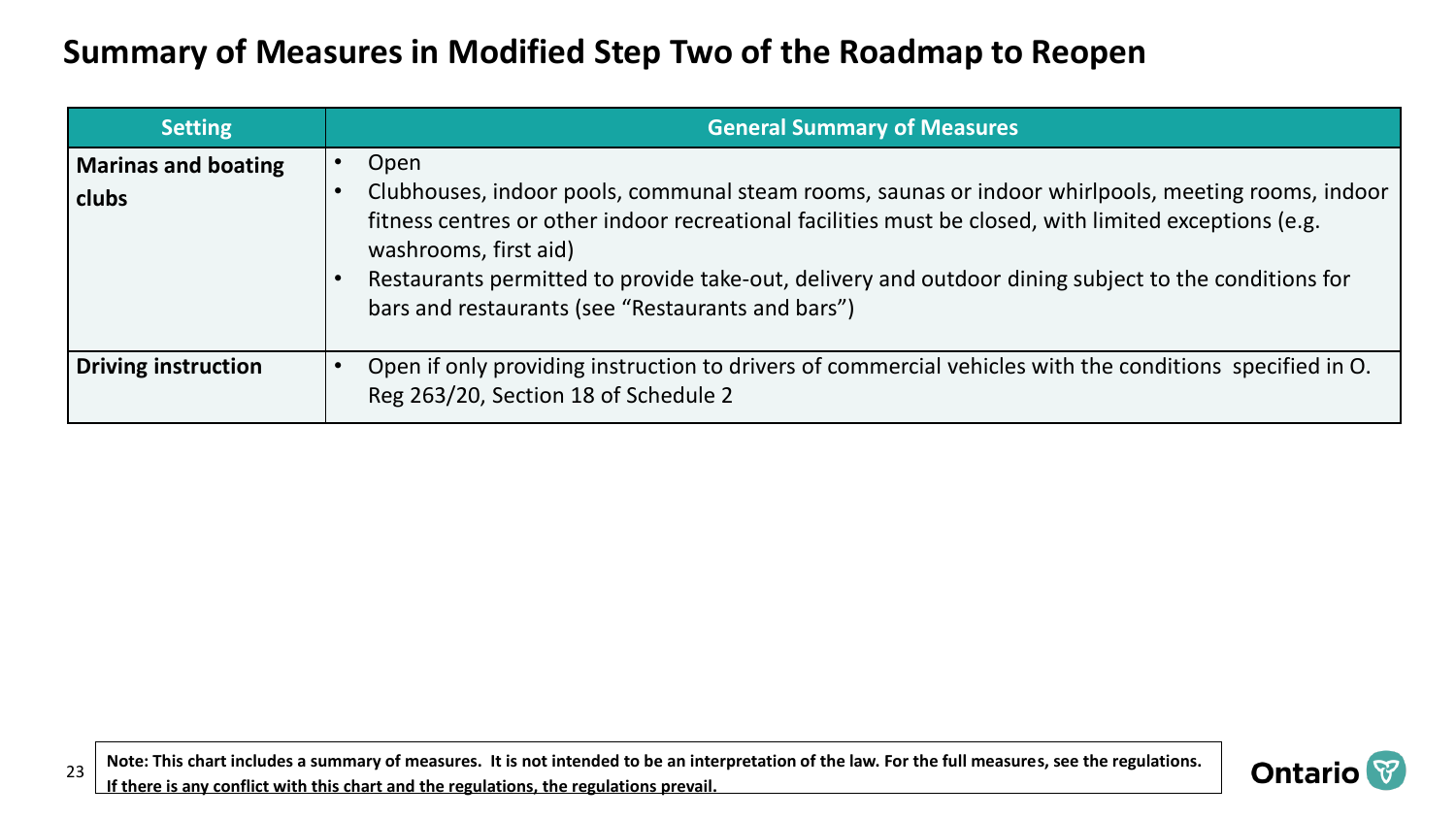| <b>Setting</b>                  | <b>General Summary of Measures</b> |
|---------------------------------|------------------------------------|
| <b>Casinos, bingo halls and</b> | Closed                             |
| gaming establishments           |                                    |

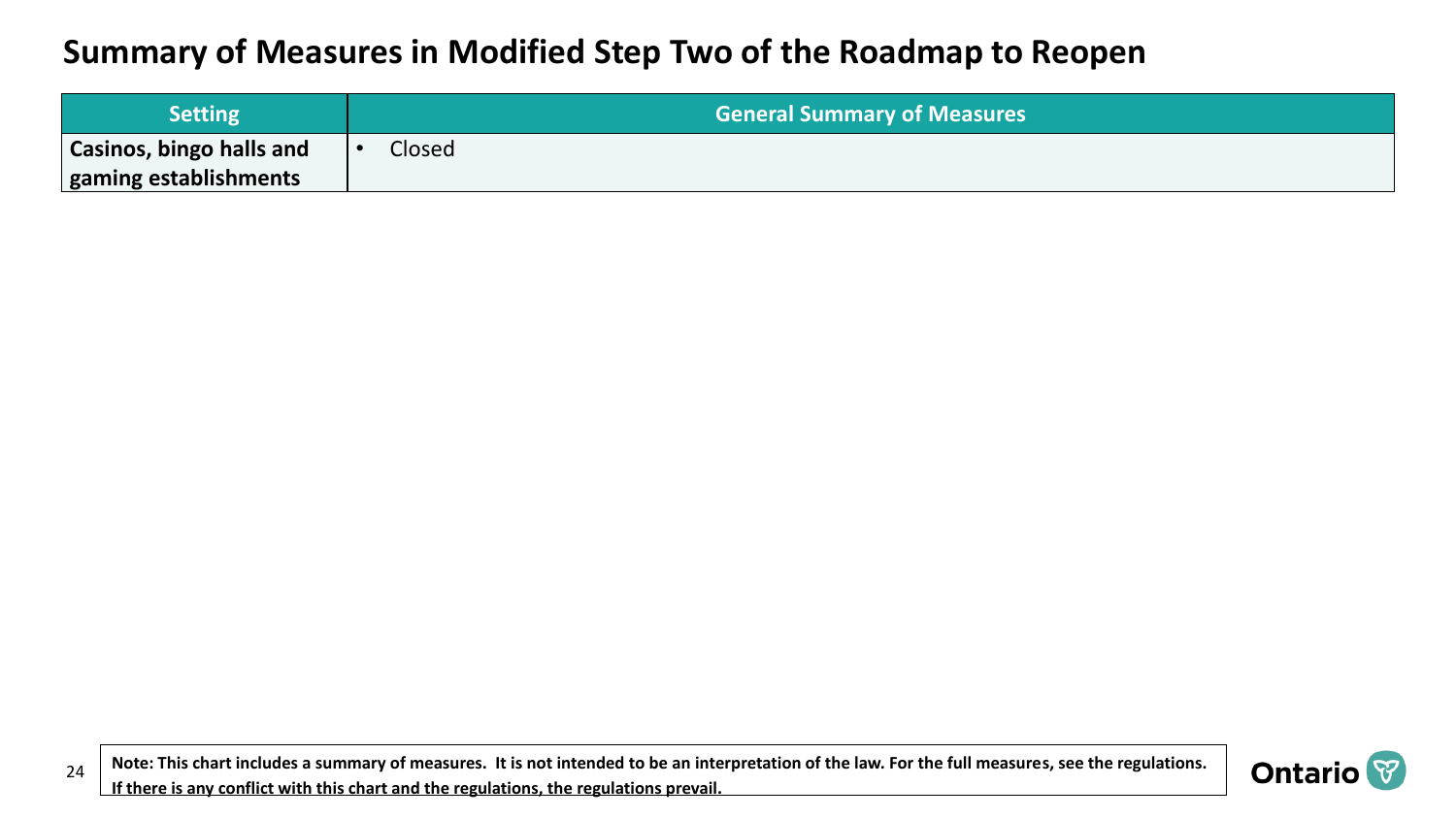# Expanding Rebates for Property Tax and Energy Costs

- ➢ To support businesses that are most impacted by provincial public health measures, the government is expanding the new Ontario Business Costs Rebate Program (OBCRP).
- ➢ The new OBCRP program will support eligible businesses that are required to close or reduce capacity due to recently announced public health measures.
- ➢ Eligible businesses will receive rebate payments for a portion of the property tax and energy costs they incur while subject to capacity limits. The rebate amount will be 50 per cent up to 100 per cent of these costs depending on the degree to which the business is subject to public heath restrictions.
	- $\circ$  Eligible businesses required to reduce capacity to 50 per cent, such as smaller retail stores, will receive a rebate payment equivalent to 50 per cent of their property tax and energy costs.
	- $\circ$  Eligible businesses required to close for indoor activities, such as restaurants and gyms, will receive a rebate payment equivalent to 100 per cent of their costs.

**The Ontario Busines Costs Rebate Program was [announced](https://news.ontario.ca/en/release/1001372/ontario-launches-new-supports-for-businesses) on December 22, 2021. Under the program, eligible businesses were to receive rebate payments equivalent to 50 per cent of the property tax and energy costs they incur while subject to the capacity limits at the time.**

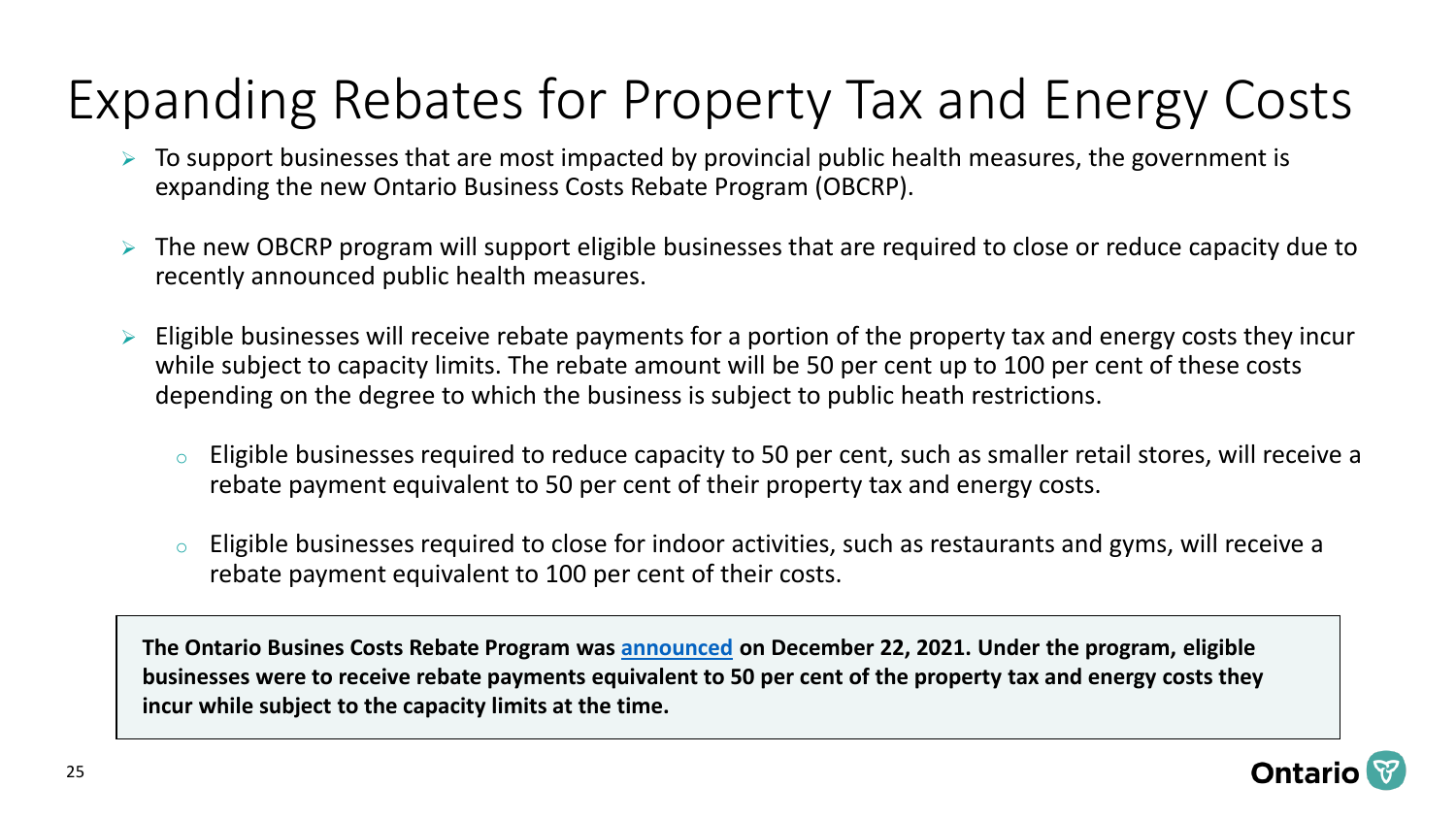# Overview of the Ontario Business Costs Rebate Program

## **Eligibility**

 $\triangleright$  A full list of eligible business types will be made available in mid-January 2022.

### **Applications Process**

- ➢ Online applications for this program will open in mid-January 2022, with payments to eligible businesses provided retroactive to December 19, 2021.
- $\triangleright$  Businesses will be required to submit documentation including property tax and energy bills as part of the application process.